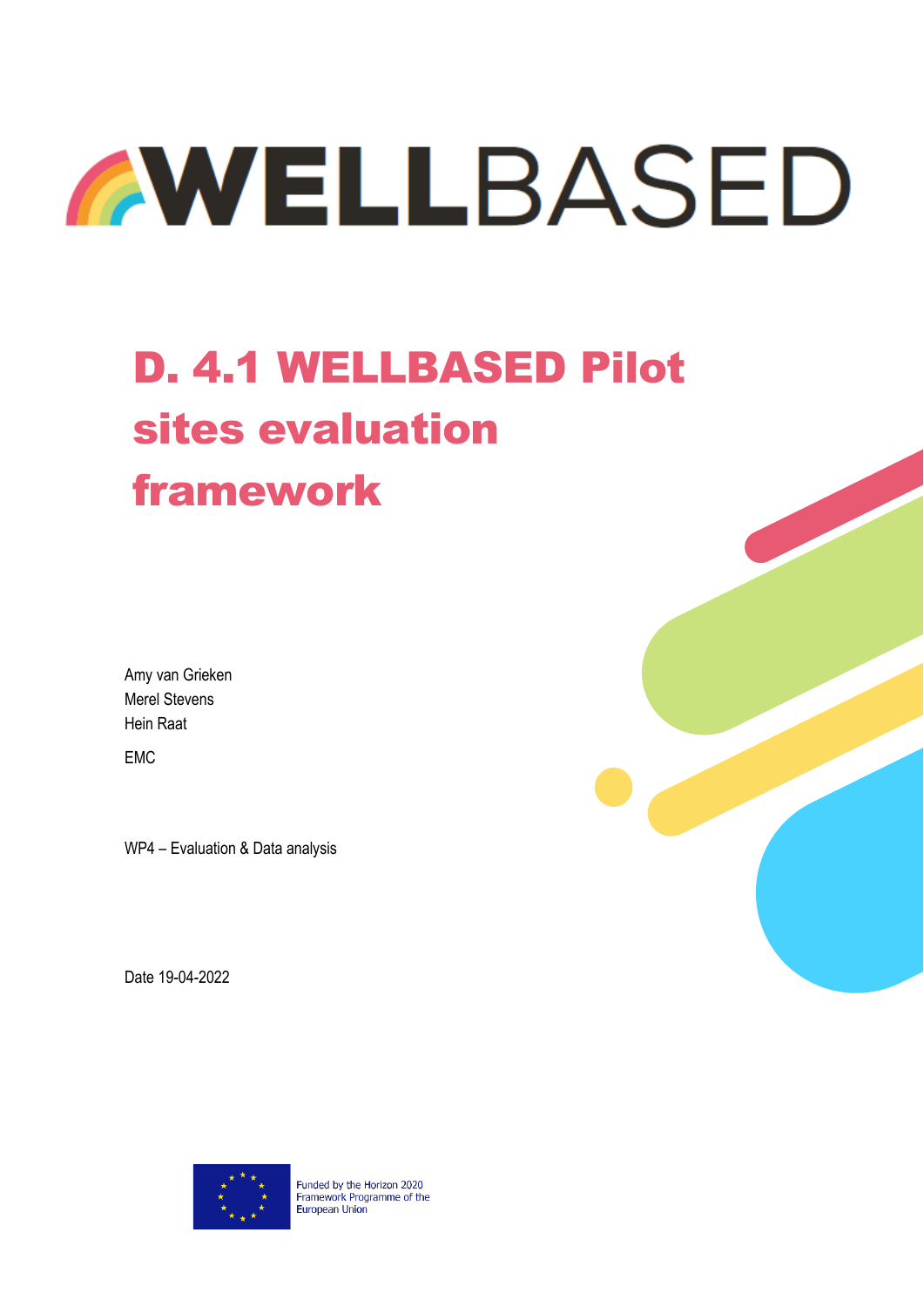



*WELLBASED has been funded by the European Union's Horizon 2020 Programme under the Grant Agreement GA 945097. The contents of this publication are the sole responsibility of the authors and do not necessarily reflect the opinion of the European Union.*

WP No.: 4

Deliverable No. 4.1

Authors: Amy van Grieken, Merel Stevens, Hein Raat (EMC)

Level of Dissemination: Public

Versions: 1

| <b>Version</b><br>No. | Person in charge                         | <b>Partner</b><br>(acronym) | <b>Date</b>      | <b>Specifications</b>                                                                                                                                                                                                                 |
|-----------------------|------------------------------------------|-----------------------------|------------------|---------------------------------------------------------------------------------------------------------------------------------------------------------------------------------------------------------------------------------------|
| 0                     | Amy van Grieken                          | <b>EMC</b>                  | August<br>2021   |                                                                                                                                                                                                                                       |
| 1                     | Amy van Grieken,<br><b>Merel Stevens</b> | <b>EMC</b>                  | November<br>2021 | Integrated feedback from partners EOG<br>(Alberto Ferri, Marina Barbagelata), KVC<br>(Rebeca Lucas, Maite Ferrando), Las<br>Naves (Elena Rocher), INCLIVA (Josep<br>Redon and Juan Jose Martinez) and<br>UNIVLEEDS (Lucie Middlemiss) |
| $\mathbf{2}$          | Amy van Grieken,<br><b>Merel Stevens</b> | <b>EMC</b>                  | February<br>2022 | Integrated feedback from pilot sites.                                                                                                                                                                                                 |
| 3                     | Amy van Grieken,<br><b>Merel Stevens</b> | <b>EMC</b>                  | March<br>2022    | Integrated feedback from External Advisory<br>Board members.                                                                                                                                                                          |
| 4                     | Amy van Grieken,<br><b>Merel Stevens</b> | <b>EMC</b>                  | April 2022       | Final version with integrated feedback from<br>internal peer-review by partners JPOIC and<br><b>SKO</b>                                                                                                                               |

#### **Statement of originality**

This deliverable contains original unpublished work except where clearly indicated otherwise. Acknowledgement of previously published material and of the work of others has been made through appropriate citation, quotation or both.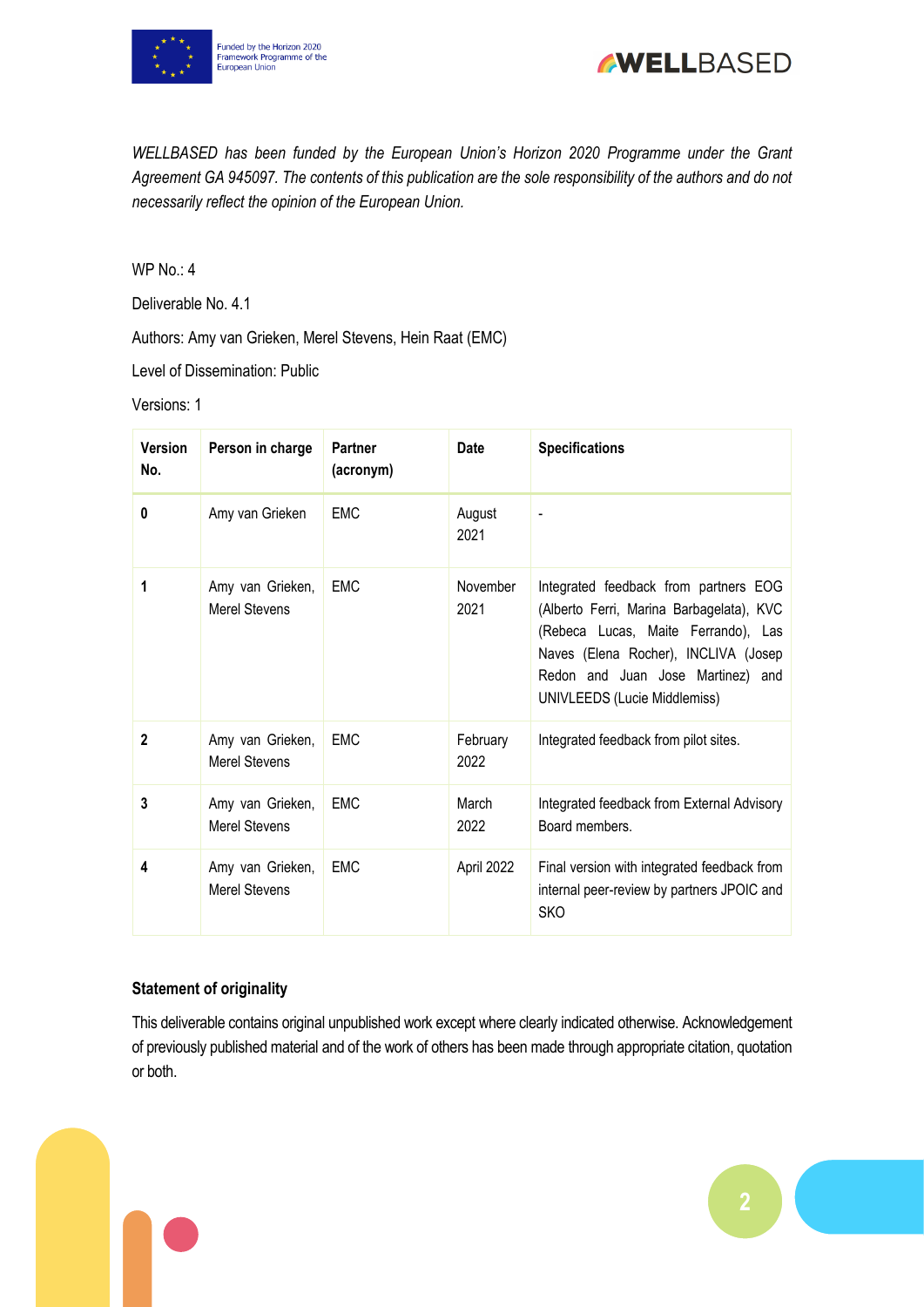



# **Table of contents**

| 1. |     |  |
|----|-----|--|
|    | 1.2 |  |
| 2. |     |  |
|    |     |  |
|    |     |  |
| 3. |     |  |
|    |     |  |
|    |     |  |
|    |     |  |
|    |     |  |
|    |     |  |
|    | 3.4 |  |
|    |     |  |
|    |     |  |
|    |     |  |
|    |     |  |
|    |     |  |
|    |     |  |
|    |     |  |
|    |     |  |
| 4. |     |  |
| 5. |     |  |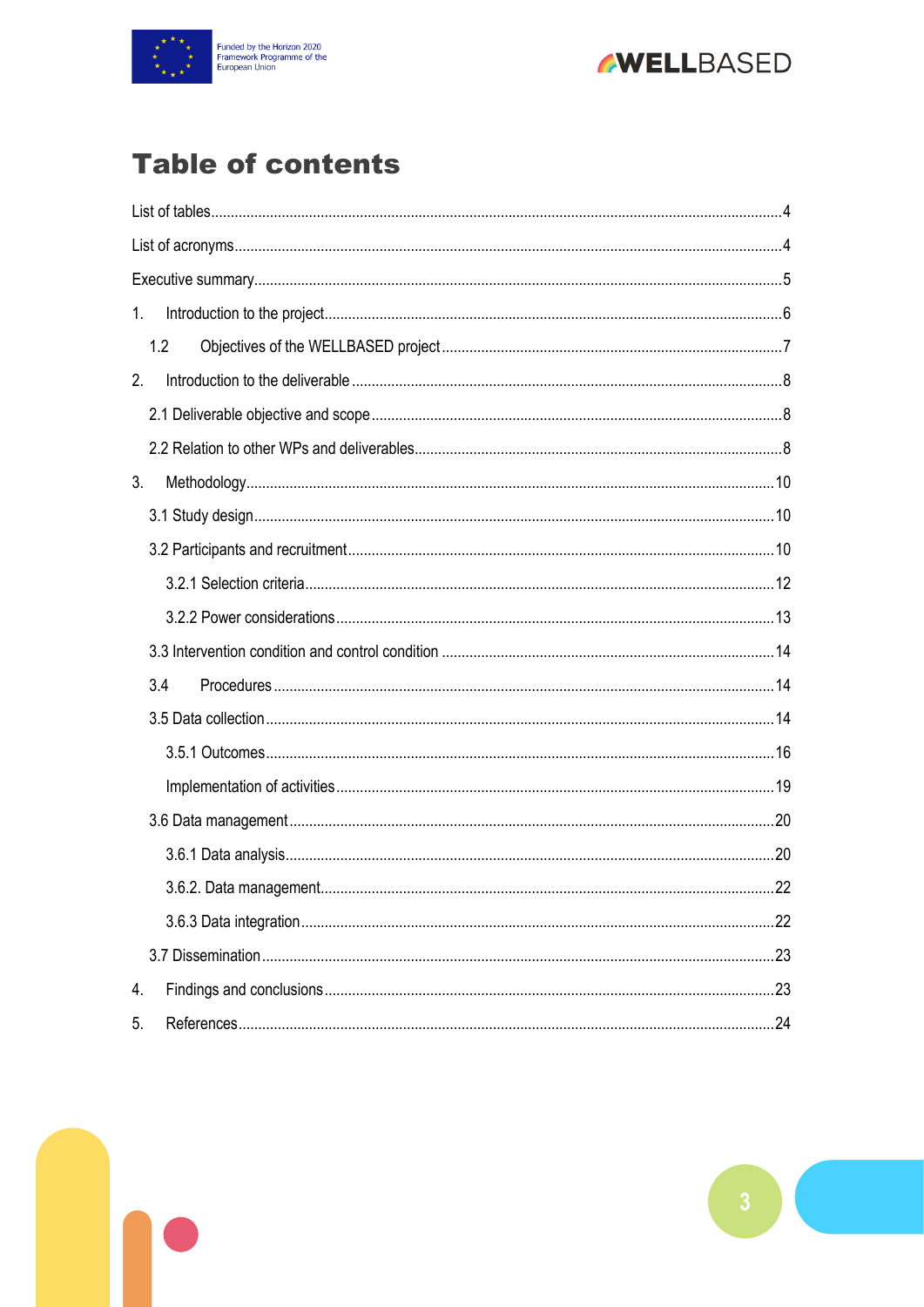



# <span id="page-3-0"></span>List of tables

| Table 3. Overview of health, well-being and energy-poverty data collected by self-reported questionnaires  |  |
|------------------------------------------------------------------------------------------------------------|--|
| Table 4. Overview of health data collected by health monitoring in intervention group participants 17      |  |
| Table 5. Overview of household condition data to be collected in the intervention group participants homes |  |
|                                                                                                            |  |
| Table 7. Information to be collected in the interviews with intervention group participants19              |  |
|                                                                                                            |  |

# <span id="page-3-1"></span>List of acronyms

- H2020 Horizon 2020
- WP Work Package
- EC European Commission
- **•** EPOV Energy Poverty Observatory
- EHR Electronic Health Records
- ER Emergency Room
- **GDPR** General Data Protection Regulation
- **HRQoL Health Related Quality of Life**
- ISRCTN International Standard Randomised Controlled Trial Number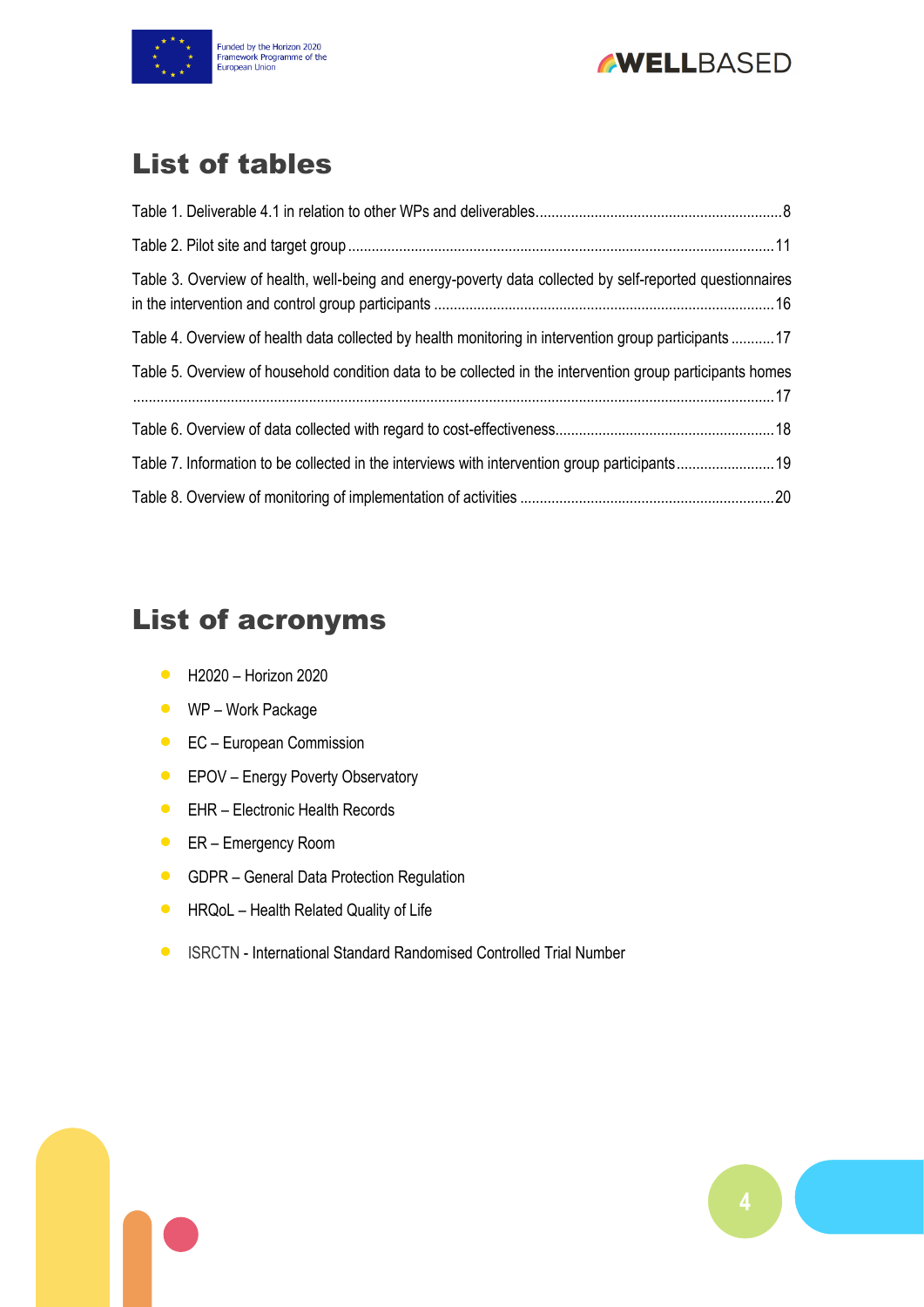

**AWELLBASED** 

# <span id="page-4-0"></span>Executive summary

Nearly 11% of the European population lives in energy poverty. They struggle to afford their basic energy needs. They often live in poorly maintained building stocks and cannot adequately keep their home warm in winter and cool in summer. Energy poverty is a multidimensional problem caused by rising energy prices, low incomes and poor energy efficiency of housing. A number of researchers studied the effects of energy poverty on health and wellbeing of European citizens. They found that people living in energy poverty maintain poorer health and wellbeing than non-energy poor citizens. To tackle this problem, Valencia (Spain), Heerlen (Netherlands), Leeds (UK), Edirne (Turkey), Obuda (Hungary) and Jelgava (Latvia) will design, implement and evaluate six pilot programs. Their goal is to improve health, wellbeing and equality for people affected by energy poverty.

The study aims to recruit 1750 participants across the different pilot cities. Vulnerable adults over the age of 18 who live in energy poverty conditions at one of the pilot sites are invited to participate in the study at a communal centre, at a public space or when visited at home. Participants are allocated to one of two groups. The first group participates in the WELLBASED program and receives interventions such as energy audits, training on energy efficiency and housing improvements. In addition, they are asked to install environmental monitoring sensors that measure temperature, humidity, and air quality in their house, provide information regarding vital signs, and complete a questionnaire at baseline and six, twelve and eighteen months after the start of the study. Twenty participants of each site are asked to participate in two interviews, at the beginning and towards the end of the study. During the interviews, people's experiences of challenges associated with energy poverty and health and with the WELLBASED program are discussed. The second group completes the questionnaire at the same intervals. The study lasts for eighteen months in total. Program activities are monitored to capture reach, adoption, implementation, and maintenance.

Analysis, conclusions, and recommendations drawn from the different sources of data collected during the study are rooted in both the realist approach and the social ecological model. This enables insights into the impacts of interventions on different people, as well as the comparison of interventions across countries. The study's findings should help to propose EU-wide solutions to policymakers and city practitioners, in order to adopt urban programmes aimed at reducing energy poverty at EU level. The study is expected to commence in August 2022.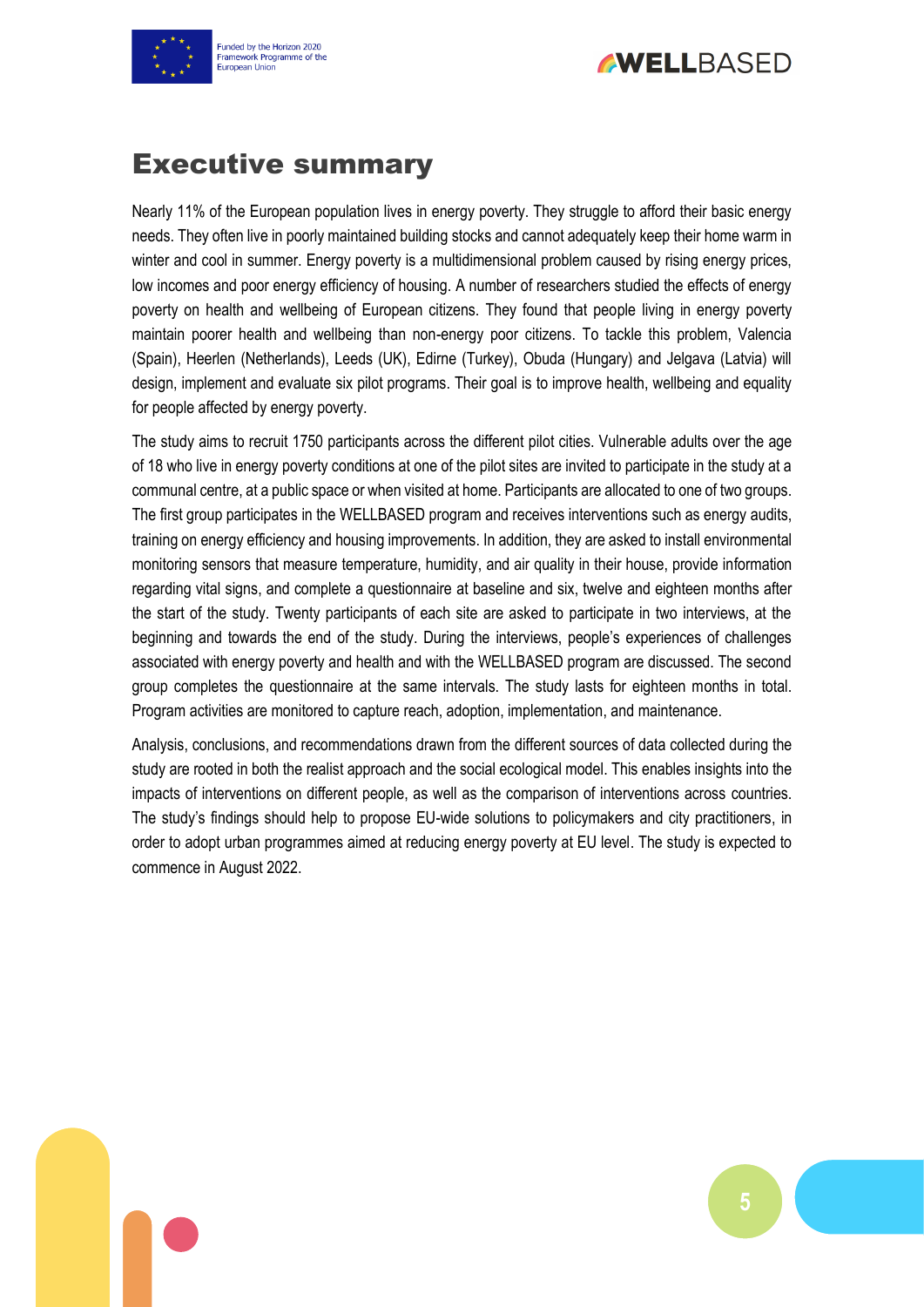



# <span id="page-5-0"></span>1. Introduction to the project

Energy poverty is a major urban and societal challenge with direct impact on health that affects around 54 million Europeans (10.7% of the EU population).(1) High-energy prices, low incomes and badly insulated, damp and unhealthy homes are leading to higher energy poverty rates. Electricity prices have gone up significantly in most countries in the past decade, which combined with the recent economic and financial crisis and the poor energy performance of Europe's building stock, has led to increased concerns over energy poverty in Europe.(1) Yet, most EU countries still do not identify or quantify vulnerable energy consumers, and do not adequately target energy poverty measures.

Energy poverty happens when a household finds it difficult or impossible to afford its basic energy needs. It mostly affects low-income households – commonly people who are retired, unemployed or poorly paid, single parents, dependent on social benefits. Their economic disadvantage is often matched with poor energy efficiency in their homes (poor insulation, outdated heating systems, expensive or polluting fuel). In addition, energy-poor households are often socially isolated and lack support from others. They tend to be subjected to degradation of dwellings, excessive debt and also to physical and mental health risks. Evidence from some European countries has shown that energy poverty has an important effect on health and wellbeing. (2-7) Energy poverty is becoming a main challenge of the European welfare systems and beyond, exacerbated by the inequalities derived from living conditions and social determinants, with a direct and negative impact on health and wellbeing, mainly in urban contexts. Health problems attributable to energy poverty include respiratory diseases, heart attacks, stroke, and mental disorders (stress, anxiety, depression), as well as acute health issues, such as hypothermia, injuries or influenza.

Energy poverty is most likely to occur in urban areas with high unemployment and poverty along with poor quality buildings or poor built environment. Interestingly, urban development policies can sometimes leave the poorest parts of the population behind, and this leads to an increase in social and spatial segregation. A problem that must be addressed regards the use of the cheapest fuels. Energy-poor households tend to look for the cheapest available heating fuels (e.g., poor-quality wood - wet, sometimes treated with chemicals) or coal. Burning these fuels will result in high levels of air pollution, especially in terms of particle matter. And when fuel, be it wood or coal, is burned in old and inefficient boilers, it will lead to even more pollution. This means that energy-poor households can not only affect their own health, but also the health of entire urban settlements.(8) The main needs of every household are sufficient warmth for health and enough energy to live comfortably.(9) This is why it is hard to talk about contributing to energy efficiency in cities: it is often necessary to increase energy use in energy-poor dwellings in order to reach temperatures that ensure a minimum level of well-being. However, in many cases improving well-being can be successfully combined with improving the energy efficiency of homes. For example, by changing the heating source and system or by insulating the building, homes become more energy-efficient and more comfortable to live in. Yet, most households facing energy poverty cannot afford energy efficiency measures. Thus, the complex nature of this recently identified phenomenon requires a comprehensive analysis of the problem and its solution from a multidimensional approach, which should involve environmental, political, social, regulatory and psychological issues, thus involving other Social Determinants of Health and health

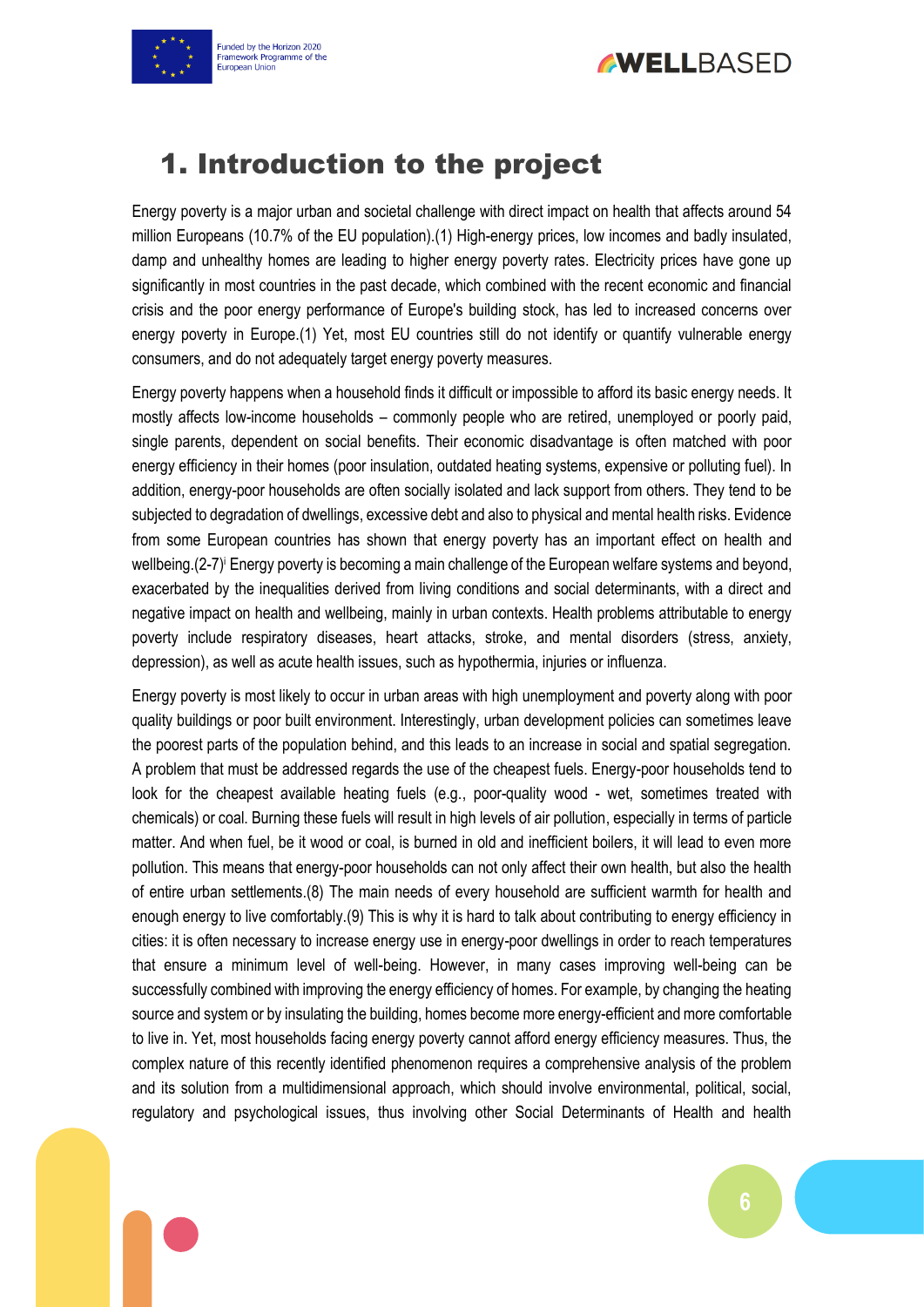



inequalities.(10, 11) Indeed, the growing energy poverty phenomenon and the corresponding inequality may strongly limit the social and economic development of cities. It may also generate costs amongst others through the potentially lost productivity, the increased probability of poor health and lower educational outcomes. The concentration of energy poverty in certain urban areas, in other words the spatial segregation, may create an additional barrier for healthy and equity living in cities. Local urban authorities can play an important role in tackling energy poverty by introducing or strengthening local policies aligned with the regional and more comprehensive national programmes and regulation. Thus, in this context, urban policies and initiatives might respond very efficiently to energy poverty and its effects on the citizens wellbeing and health, by providing evidence-based interventions covering different angles of the challenges, including complementary actions covering individual (behavioural), community (empowerment) and also social-political actions (regulations, urban planning) that include health in all policies multidimensional approach(12), which should involve environmental, political, social, regulatory and psychological issues, thus involving other Social Determinants of Health and health inequalities.(10, 11)

# <span id="page-6-0"></span>1.2 Objectives of the WELLBASED project

In this context, the overarching objective of WELLBASED is to propose the design, implementation, and evaluation of a novel, comprehensive urban programme to significantly reduce energy poverty and its effects on the citizens health and wellbeing. The programme is implemented and evaluated in six different pilot cities (Valencia-Spain, Heerlen-Netherlands, Leeds-UK, Edirne-Turkey, Obuda-Hungary, and Jelgava-Latvia). The design of the urban programme is built on evidence-based approaches, representing not only different urban realities but also a diverse range of welfare and healthcare models. The projects' objective is supported by the combined efforts of multiple stakeholders (national, municipal, civil society, and involvement of vulnerable groups), coupled with diverse multidisciplinary expertise from the health, housing, energy, social and environmental sectors. The project's multidisciplinary consortium has been built to guarantee the full coverage of the scientific, clinical, social and environmental competencies, and to gather the viewpoint of different communities and actors necessary to develop, test and evaluate the interventions related to WELLBASED in order to maximize its chances of success.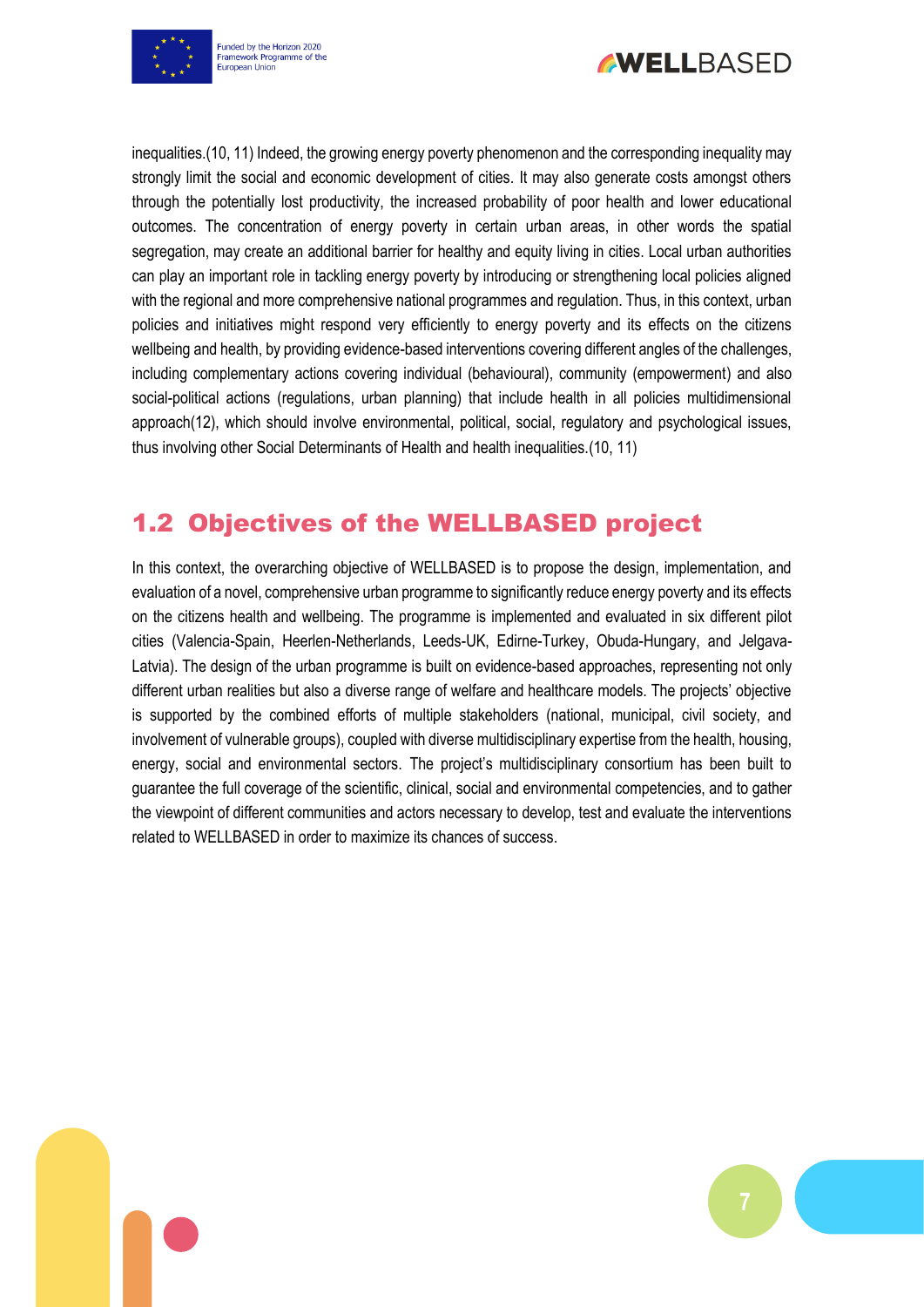



<span id="page-7-0"></span>

Work package (WP) 4 concerns the evaluation of the WELLBASED urban programme. The main objective of WP4 is to perform the evaluation of the 12-month WELLBASED interventions deployed in the six pilot sites. The evaluation study measures health and wellbeing effects, energy poverty indicators and energy efficiency, environmental data from the households, feedback and impressions from participants, and costeffectiveness. In collaboration with the other work packages implementation of the intervention activities is monitored. The evaluation study collects proper evidence for the WELLBASED urban programme to inform and reshape policy, driving the adaptive implementation of energy poverty alleviation efforts across Europe.

This Deliverable 4.1 describes the framework for the WELLBASED evaluation study. During the project, learnings from the evaluation study can be applied to improve WELLBASED. The evaluation study supports future implementation. There is a continuous interaction with the other work packages in order to perform the WELLBASED study and to disseminate its findings.

## <span id="page-7-1"></span>2.1 Deliverable objective and scope

This deliverable presents the evaluation framework of the WELLBASED project. The evaluation framework will be aligned with the participants' recruitment in pilot sites and will define the data collection from the implementation set up to the follow up, in order to guarantee scientific standards to achieve project results. The WELLBASED evaluation study combines quantitative and qualitative data collection, gathered from several sources (e.g., IT devices, questionnaires, interviews). Analysis, conclusions, and recommendations are rooted in both the realist approach and the social ecological model. In this deliverable the framework of the study design, methodology, data collection, methods and instruments, analyses and data management are presented.

### <span id="page-7-2"></span>2.2 Relation to other WPs and deliverables

The evaluation study provides input for scientific output, practical implementation, and policy recommendations. By collecting and integrating data from a variety of resources a comprehensive overview of impact can be generated. There is continuous collaboration with the other work packages and partners. This deliverable is strongly linked to the following WPs and deliverables, presented in Table 1.

| <b>WP</b>       | <b>Deliverable</b> | <b>Description</b>                                     |
|-----------------|--------------------|--------------------------------------------------------|
| WP <sub>2</sub> | D <sub>2.2</sub>   | General framework of the urban programme (Leader: LNV) |
|                 | D <sub>2.3</sub>   | Seven adapted urban programmes (Leader: LNV)           |

<span id="page-7-3"></span>

| Table 1. Deliverable 4.1 in relation to other WPs and deliverables. |  |
|---------------------------------------------------------------------|--|
|---------------------------------------------------------------------|--|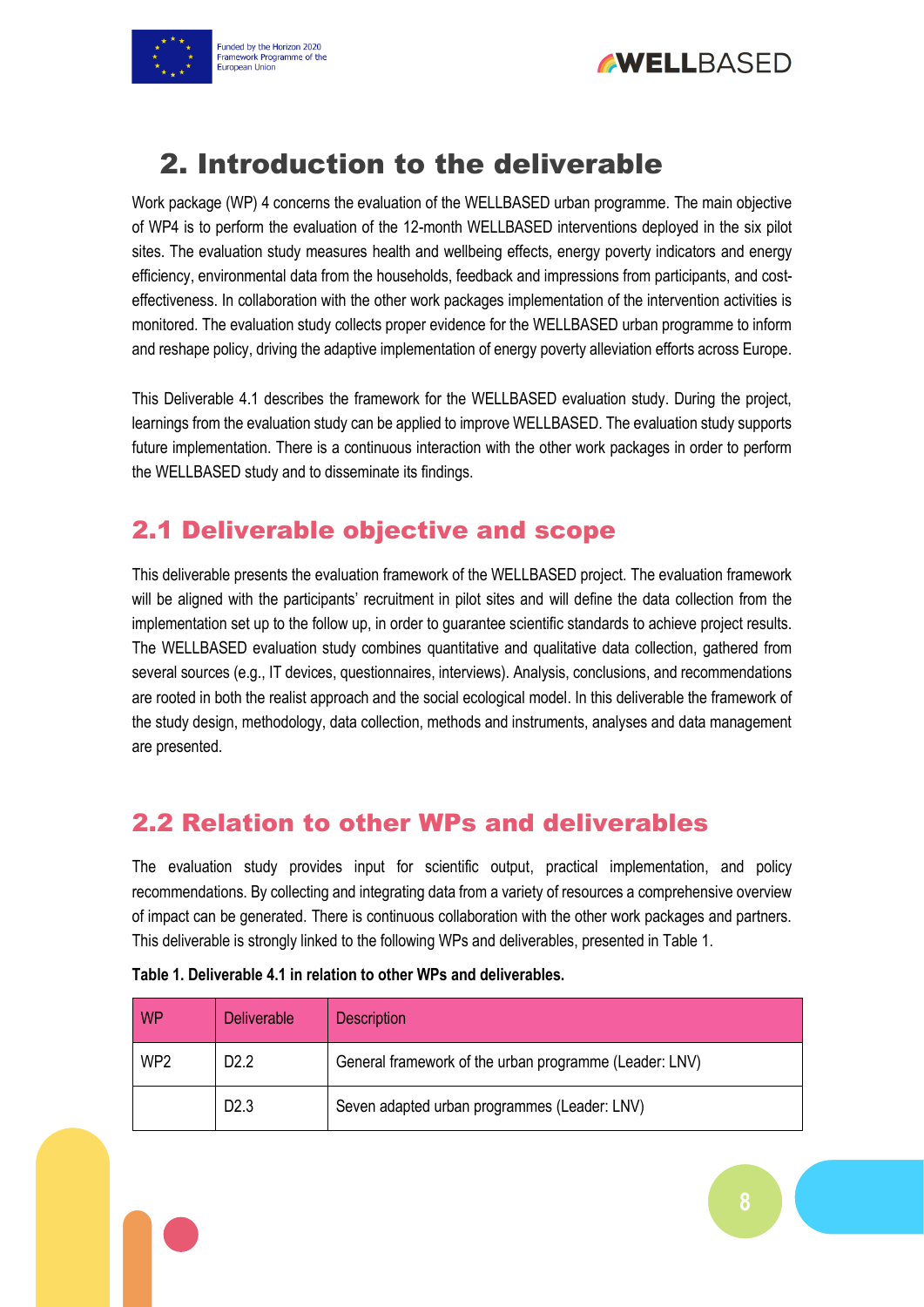



| WP3             | <b>Task 3.1</b>  | Pilot preparation activities (Leader: ASIDEES)                                                                                           |  |
|-----------------|------------------|------------------------------------------------------------------------------------------------------------------------------------------|--|
|                 | <b>Task 3.2</b>  | Pilots' implementation and monitoring in the six adapted<br>urban<br>programmes (Leader: TNO)                                            |  |
| WP <sub>5</sub> | <b>Task 5.2</b>  | Upscaling and replication (Leader: DEM)                                                                                                  |  |
|                 | <b>Task 5.5</b>  | Policy Recommendations for the scaling up and transferability of<br>evidence-based urban policies to reduce energy poverty (Leader: LNV) |  |
| WP <sub>6</sub> | Task 6.1         | Dissemination, communication, city engagement and exploitation<br>(Leader: ENC)                                                          |  |
|                 | Task 6.3         | Scientific and academic dissemination (Leader: EMC)                                                                                      |  |
|                 | <b>Task 6.4</b>  | Exploitation, innovation and business models development (Leader: KVC)                                                                   |  |
| WP7             | <b>Task 7.1</b>  | Study protocol (Leader: INCLIVA)                                                                                                         |  |
|                 | D7.2             | Ethical management plan (Leader: INCLIVA)                                                                                                |  |
|                 | <b>Task 7.3</b>  | Ethical protocols (Leader: INCLIVA)                                                                                                      |  |
|                 | D7.4             | Data management plan (Leader: INCLIVA)                                                                                                   |  |
| WP8             | D8.1             | H - Requirement No. 2 (Leader: LNV)                                                                                                      |  |
|                 | D <sub>8.2</sub> | POPD - Requirement No. 4 (Leader: LNV)                                                                                                   |  |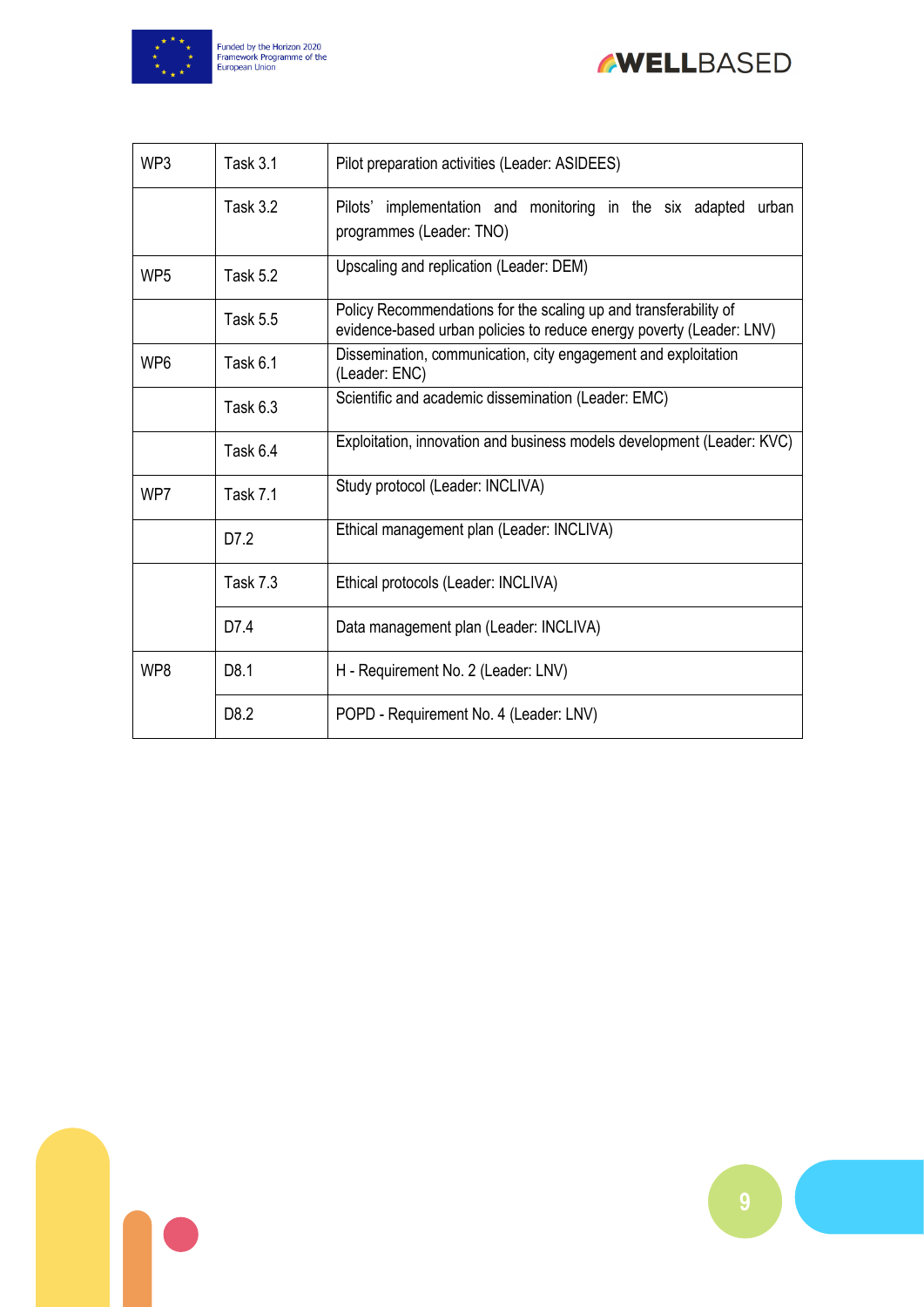



# <span id="page-9-0"></span>3. Methodology

# <span id="page-9-1"></span>3.1 Study design

Six pilot sites participate in the WELLBASED evaluation study. In each pilot site there will be two groups of individuals (or two study groups): individuals who receive the WELLBASED intervention (intervention group) and individuals who do not receive any intervention (control group). The evaluation study will run parallel to the implementation of the WELLBASED program. All participants must provide consent to participate in the evaluation study and data collection. Data collection includes both quantitative methods (e.g., questionnaires) and qualitative methods (e.g., interviews).

Interpretation of the analysis, conclusions and recommendations is based on the social ecological model, in combination with the realist evaluation approach. This enables comparisons across different interventions and countries, as well as generation of specific policy and practice recommendations. The breadth of the data, and the use of these frameworks allows a detailed picture of the outcomes of the pilots, as well as insights into how they work, for different types of people, in different circumstances.

# <span id="page-9-2"></span>3.2 Participants and recruitment

The target group for the study is adults ≥18 years old in vulnerable situations, living in energy poverty conditions that belong to one of the pilot sites (see 3.2.1). Each pilot site defines the specific target group for their intervention. Table 2 presents the target groups and recruitment sites of pilot sites (for more details see also in D2.3 Seven Urban Programmes).

The selection of individuals is done by, for example, the social services department (or the department in charge of social policies and vulnerable groups in each city), or an NGO dealing with vulnerable groups on the basis of these indicators and/or based on their own decision/judgement (as they have the broadest knowledge of the most vulnerable groups that need assistance and might benefit for the intervention). For example, when a person is assisted by the social services or by other organization (e.g. Red Cross/Caritas) and this organization is paying (directly or indirectly) for their electricity bills, this person is considered in a situation of energy poverty and a suitable candidate for the WELLBASED intervention as a measure of social protection. Pilots will plan their own strategies to identify potential study participants, as explained at D3.1 Pilot Implementation Plans.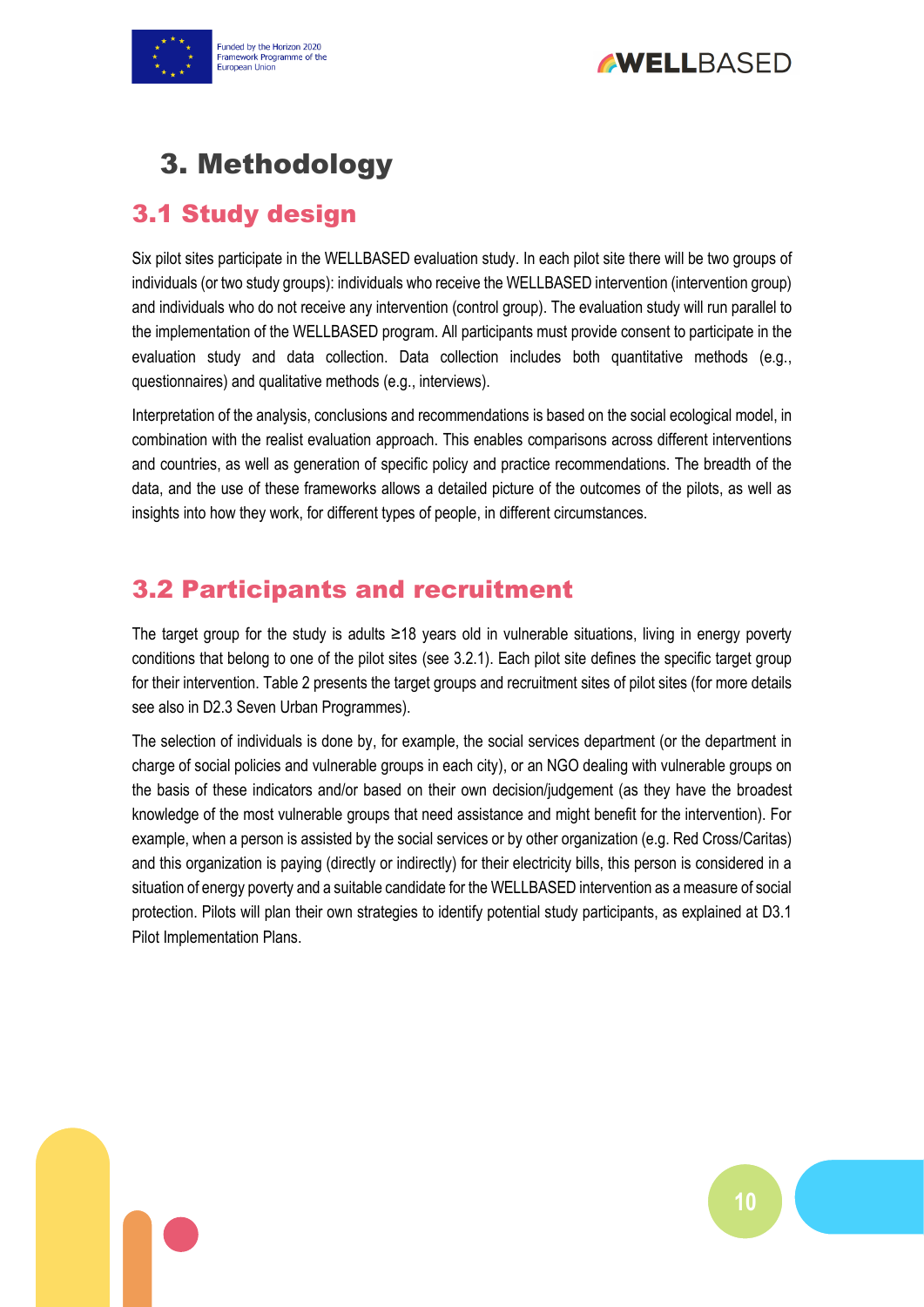



#### <span id="page-10-0"></span>**Table 2. Pilot site and target group**

| <b>Pilot sites</b>                  | Total<br>population | Recruitment target group                                                                                                                                                                                                                                                   | Recruitment sites and sample sizes                                                                                                                                                 |
|-------------------------------------|---------------------|----------------------------------------------------------------------------------------------------------------------------------------------------------------------------------------------------------------------------------------------------------------------------|------------------------------------------------------------------------------------------------------------------------------------------------------------------------------------|
| <b>VALENCIA</b><br>(SPAIN)          | 791,413             | Low income households within the area of<br>Algirós, Camins al Grau and Poblats Maritims,<br>with high representation of vulnerable groups<br>including older people living alone, Roma,<br>unemployed, etc.                                                               | 128 houses located in the neighbourhood around<br>the Energy Office (Algirós, Camins al Grau and<br>Poblats Maritims) which include 177 inhabitants<br>per each research group.    |
| <b>HEERLEN (THE</b><br>NETHERLANDS) | 87,087              | Social housing tenants with low incomes, high<br>energy bills, low energy measures and bad<br>housing conditions.                                                                                                                                                          | Two districts in the northern part of the city<br>(Heerlerheide and Hoensbroek) with<br>156<br>inhabitants per each research group.                                                |
| <b>EDIRNE</b><br>(TURKEY)           | 406,855             | Low-income<br>households<br>in.<br>four<br>neighbourhoods, where vulnerable groups,<br>including older adults and the Roma, are highly<br>represented.                                                                                                                     | 50 houses located in one of the<br>four<br>neighourhoods: Menzil Ahir, Çavuşbey, Yeni<br>Imaret and Yıldırım Hacı Sarraf which include<br>125 inhabitants per each research group. |
| <b>JELGAVA</b><br>(LATVIA)          | 55,972              | The most vulnerable households, described by<br>low income levels, long-term unemployment<br>(>1 year), disabled people, poor housing<br>quality, single-parent families, pensioners<br>(especially suffering loneliness), and provided<br>by the municipality.            | Residents from the entire city that are considered<br>to live in energy poverty conditions. 146<br>inhabitants per each research group.                                            |
| LEEDS (UK)                          | 789,194             | Social housing tenants, managed by the City<br>Council, with poor housing quality, classified as<br>energy efficiency band D or below. Target<br>group has different vulnerabilities: low income,<br>older people, disabled people, single parents<br>and recent migrants. | Tower blocks (40 apartments) located in a multi-<br>ethnic neighbourhood which includes about 125<br>tenants of mixed ages and compositions per<br>each research group.            |
| OBUDA<br>(HUNGARY)                  | 130,560             | Vulnerable inhabitants characterised by low<br>incomes, victims of domestic violence and/or<br>drug abuse, households with disabled and/or<br>chronically<br>ill<br>members,<br>unemployed<br>members, and single mothers.                                                 | 16-storeyed pre-fabricated housing estates with<br>40-50 households in Óbuda-Békásmegyer, the<br>3rd district of Budapest, including 146 inhabitants<br>per each research group.   |

A person responsible for the household is requested to complete a questionnaire, collect health data, and participate in focus-group interviews. In some cases, several persons per household participate. Data are collected at individual level and at household level. All invited households receive project information and

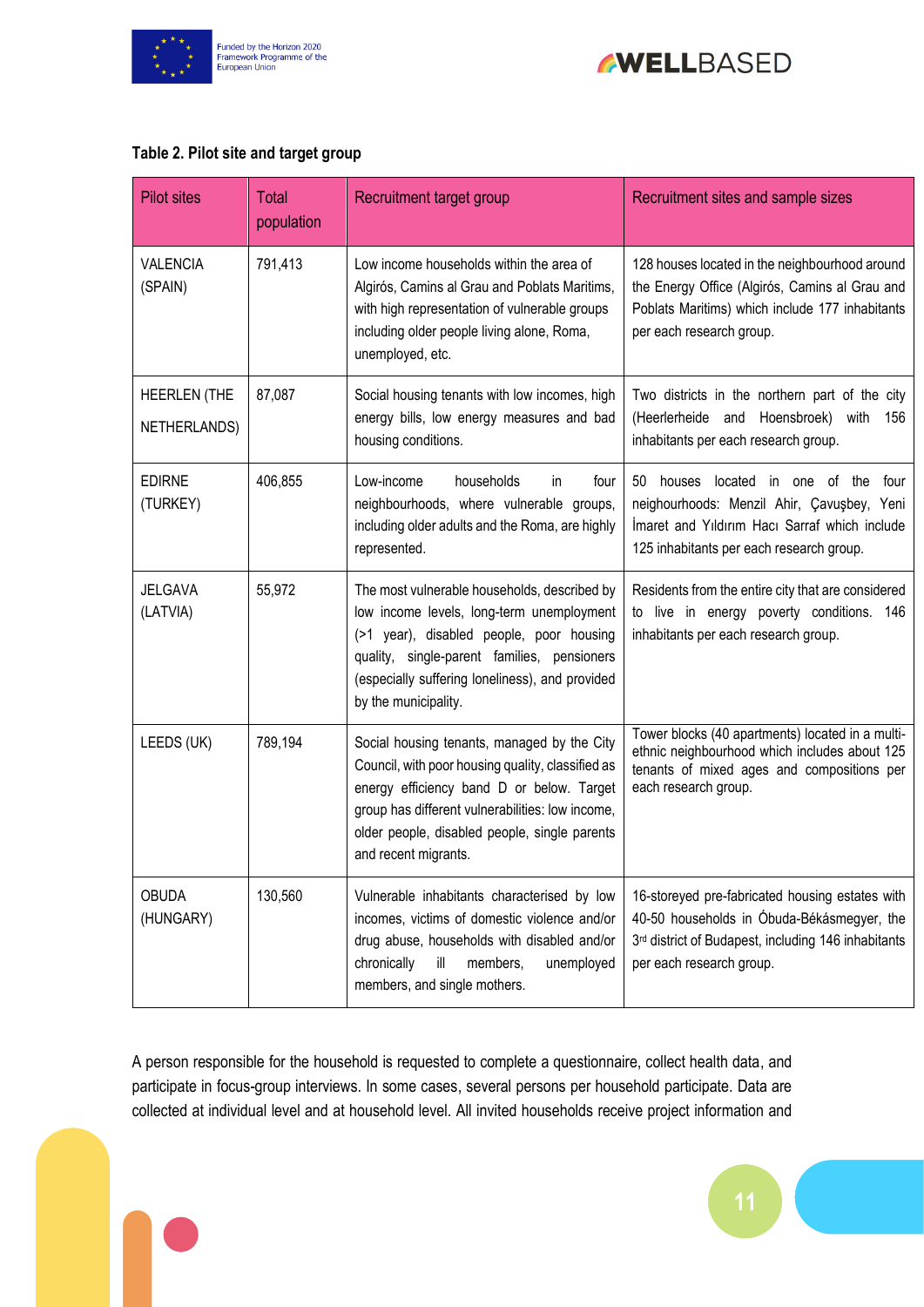



an informed consent form. Adults who provide informed consent are enrolled in the study. For details on ethical protocols, management and procedures documents are available (D7.1, D7.2, D7.3). All pilot sites apply for Medical Ethical approval for the study from a local Ethics Committee before the evaluation study starts. Data collection is planned to start in August 2022.

### <span id="page-11-0"></span>3.2.1 Selection criteria

The following criteria guide recruitment and inclusion of participants in the evaluation study.

1. Adults 18 y.o. or older in vulnerable situations. This includes unemployed individuals, low income, single parents, parents with dependent children, seniors (+65) with dependency conditions, seniors (+ 65) living alone, people with disabilities attended by social services, belonging to a minority, migrant situation, etc. The vulnerability could be understood as a lack of resilience or capacity of an individual or society to emergencies, hazards and disasters; thus, in general, adverse events. As Smith et al (2014) explained, vulnerability encompasses susceptibility to hazard, lack of capacity to cope and adapt, and also lack of resilience, responding to environmental determinants (e.g., weather, climate, adverse exposition to environmental hazards, etc.), structural determinants (e.g., country development, type of healthcare and social care systems, integration, policies and governance, etc.), community determinants (e.g., infrastructures, availability of health and social care, culture-s, socio-demographic factors, etc.) and individual factors (e.g., age, sex or constitution). Other definitions interpret vulnerability as a persistent condition between social inclusion and social exclusion or marginalisation.

2. Living in energy poverty conditions. Since energy poverty is a multi-dimensional concept, it cannot be easily captured by a single indicator. The EC suggests measuring energy poverty by using a suite of indicators, which should be viewed and used in combination since each indicator captures a slightly different aspect of the phenomenon. The primary indicators suggested by EPOV (the EU Observatory on Energy Poverty) are the following:

- i. arrears on utility bills (Arrears on utility bills Products Eurostat News Eurostat (europa.eu));
- ii. low absolute energy expenditure (M/2);
- iii. high share of energy expenditure in income (2M);
- iv. inability to keep home adequately warm.

3.Belonging to the recruitment sites identified by the pilot partners for the study. Participants live in one of the designated pilot areas.

Exclusion criteria are:

- Individuals that have already been beneficiaries of a previous similar intervention.
- Individuals with limitations preventing to adequately participate in the intervention actions proposed in the pilots (e.g., intellectual disabilities, unable to attend to workshops, training, meetings; very poor health conditions, severe language limitations preventing the minimum communication).
- Individuals living in households illegally connected to the electricity grid.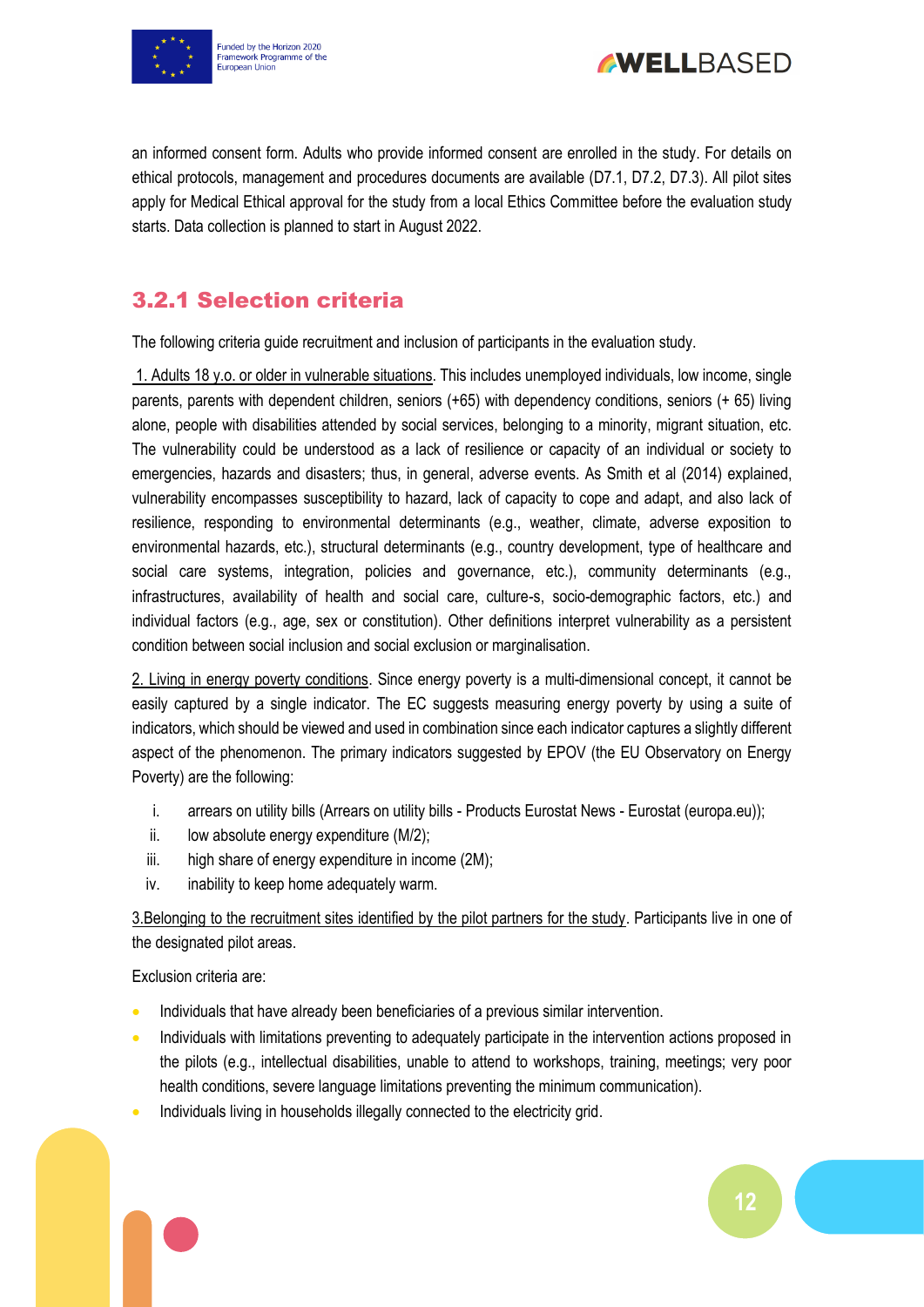



The household respondent is chosen according to the following priorities: Priority (1): the person responsible for the accommodation Priority (2): a household member aged 18 and over who is the best placed to provide the information. We aim for a balanced sample based on gender.

For the qualitative evaluation, interviews are held with 20 people in each pilot city, who are interviewed on two occasions (at the beginning of the intervention in months 3-6, and after the intervention in months 15- 18). Participants are recruited from the larger sample of respondents, who are asked in the baseline questionnaire if they are willing to be involved in the qualitative part of the study. From these volunteers, we use the baseline questionnaire results to construct a sample which reflects the diversity of the main groups identified. Specific attention is paid to ensuring a gender-balanced sample, and to including people who report a range of health and energy poverty experiences. Note that in the qualitative research tradition the objective is to follow theoretical interests rather than attempting to achieve a representative sample. This allows pilots to focus on particular types of diversity if they need to. Investigating such diversity allows the qualitative interviews to explain unexpected regularities in the quantitative data.

Participants sign informed consent to participate in the WELLBASED evaluation study. Those that participate in part B are provided with an additional information leaflet and sign an additional consent form. This is described in the informed consent and information leaflets.

### <span id="page-12-0"></span>3.2.2 Power considerations

In order to have adequate power to detect meaningful impact on health, wellbeing and energy poverty indicators we aim to include a total of 1750 participants in the pilot sites in the six countries combined (for numbers per pilot site see table 2). A total of n=875 is included in the intervention group and n=875 in the control group in each of the six pilot sites, with a minimum of 125 participants per arm per pilot site. A 20% loss to follow-up is expected (e.g. due to mortality, rehousing or impossibility to participate, as reflected in for this type of long-term pilots).(15) This means at 18-month follow-up the sample consists of n=700 in the intervention group; n=700 in the control group (total n= 1400).

Partners assume equal standard deviations in the intervention and the control group, alpha of 0.05 and power of 0.80. Thus, given six pilot sites with each an intervention group and control group, applying a correction factor to account for the clustered design, assuming an average cluster size of 117 citizens (1400/12) and an intra-class correlation coefficient of 0.02. For this expected overall sample size and assumptions, with regards to the continuous outcome measures (in particular, HRQoL) a difference of 0.28 SD (standard deviation) between the intervention and the control group can be detected at follow-up. This means that both at the European level, and in addition in each pilot separately, small differences regarding the outcomes in the intervention group compared to the control group can be shown.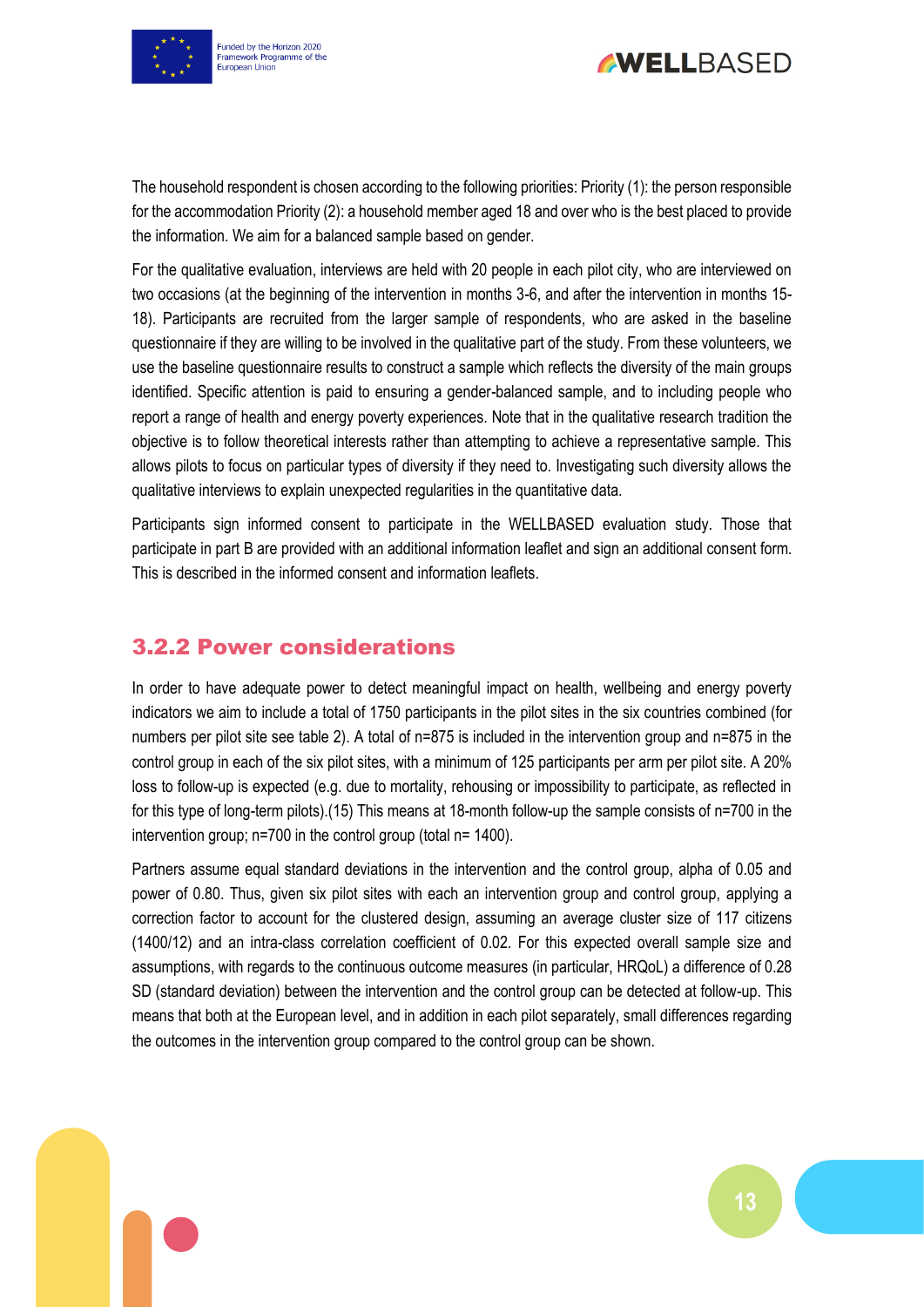



# <span id="page-13-0"></span>3.3 Intervention condition and control condition

#### Intervention condition

In the intervention condition the WELLBASED program is applied. The definition of the WELLBASED urban programme follows the theoretical basis of the social ecological model.(13) A general framework of the urban programme is established and adapted to each pilot site. Key elements focus on individual lifestyle factors (e.g., energy efficiency measures), social and community networks (e.g., community strengthening), living and working conditions (e.g., home improvements) and general socioeconomic, cultural, and environmental conditions (e.g., access to energy). The general framework of the urban program is adapted to each pilot city. Focus groups are implemented in each pilot site with stakeholders and final users to cocreate the interventions, to ensure that they are carried out according to the real needs of beneficiaries at local level and taking into account their insights.

Further details on the intervention design according to the social ecological model and the adaptation of the framework in each pilot site can be found in D2.2 General framework of the urban health programme and D2.3 Seven adapted urban programmes.

#### Control condition

In the control condition the usual activities of participants continue, there are no intervention actions undertaken.

### <span id="page-13-1"></span>3.4 Procedures

The study protocol is registered as a clinical trial under ISRTCN registry number ISRCTN14905838 [\(ISRCTN Registry\)](https://www.isrctn.com/). The data of registration is 15/02/2022. Before implementation, pilots apply for medical ethical approval (see task 7.3 WP7, leader: INCLIVA). In addition, pilots perform some preparatory actions (task 3.1 Pilot preparation, leader ASIDEES) including assignment of a pilot site coordinator, signing of an "Urban Local Alliance Agreement" and training towards their social and health care workers and technology partners.

### <span id="page-13-2"></span>3.5 Data collection

There are multiple types of data collected, using complementary resources and methods, to assess impact on health and wellbeing (table 3 and 4), energy poverty and efficiency (table 3), costs (table 6), lived experience (table 7) and to monitor implementation (table 8).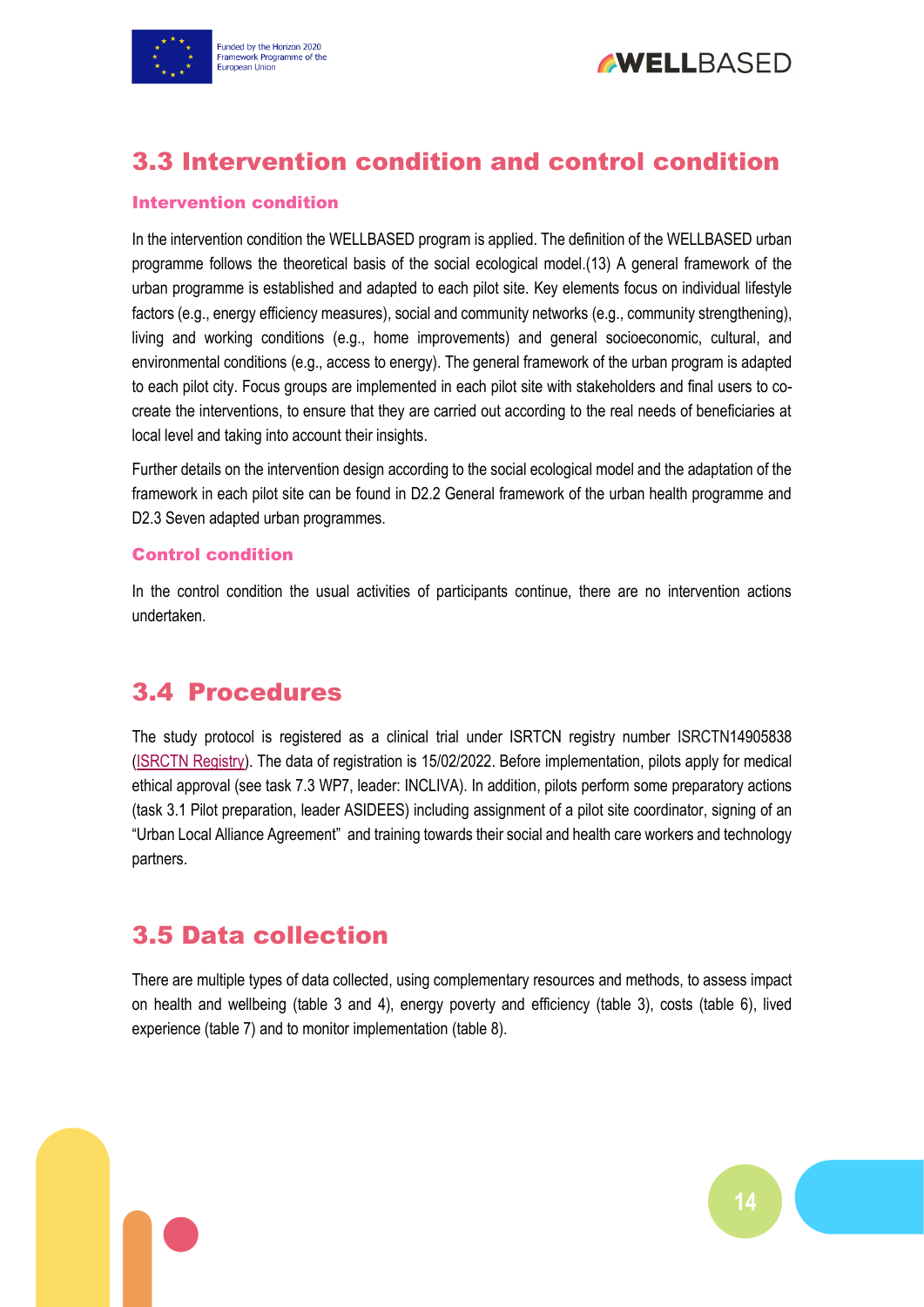



#### Data collection in both study groups (intervention and control)

For all participants socio-demographic background information is collected, including sex, education, income, occupation, ethnicity, dwelling type. City-level data that cover air pollution, air quality, weather, climate, and green spaces, are obtained from publicly available data sources. Data collection instruments are based on the survey from the European Statistics on Income and Living conditions survey (EU-SILC).

In both study groups the following data collection methods are used:

- Self-report questionnaire: Individual level data in both research groups are collected through selfreported questionnaires by the participating adult. The questionnaires can be completed on paper or digitally through a secured mobile or web-based application. The participants either complete the questionnaire by themselves or the research assistant asks the questions to the participant and fills in the form. The baseline questionnaire is developed by WP4 in collaboration with partners. The instruments of the questionnaire for which no validated translations are available are translated (forward and backward translations). Before the start of the study, the questionnaires are pilottested to ensure its user-friendliness in terms of appropriateness, comprehensibility and length.
- Electronic Health Record (EHR): Data regarding visits to the emergency room and relevant care use outcomes are obtained via the self-report questionnaire or EHR if available.
- Energy usage by providers: Household spending on energy and energy consumption is obtained in both groups via energy providers, smart energy meters, or by self-report.

#### Data collection in the intervention group only

In the intervention group, additional data are collected through a variety of methods, taking into account workload on the pilot sites, expenses on the equipment and personnel, and geographical distribution of the intervention group participants:

- Health monitoring: Possible combinations of health-monitoring data collection are (1) manually collected data, by dedicated staff e.g., nurses, (2) automatically collected data, using smart devices or (3) a combination of the two. Peak flow,  $SpO<sub>2</sub>$ , blood pressure and heart rate are measured every 30 days through the use of health monitoring devices such as wearables or manually. Peak flow and  $SpO<sub>2</sub>$  are measured in a resting position and after a six minutes' walk. Blood pressure and heart rate are measured three times in a resting position with a three-minutes interval. In addition, sleep quality is measured with the Pittsburgh Sleep Quality Index with a three-month interval.
- Household data: Home sensors collect household data about temperature, humidity and air quality to assess energy-poverty conditions that may impact health. Data is collected near real-time. The plan is to use technology such as sensors that are equipped with NFC (Near Field Communication) for easy configuration and built on the LoRaWAN, for example.
- Lived experience: qualitative interviews are implemented in each pilot site with subjects of the intervention to evaluate the impacts of the intervention and to help explain specific outcomes. General guidelines are provided for the set-up of these interviews, as well as training and support in implementing this part of the research. Partners implement interviews in their pilot sites and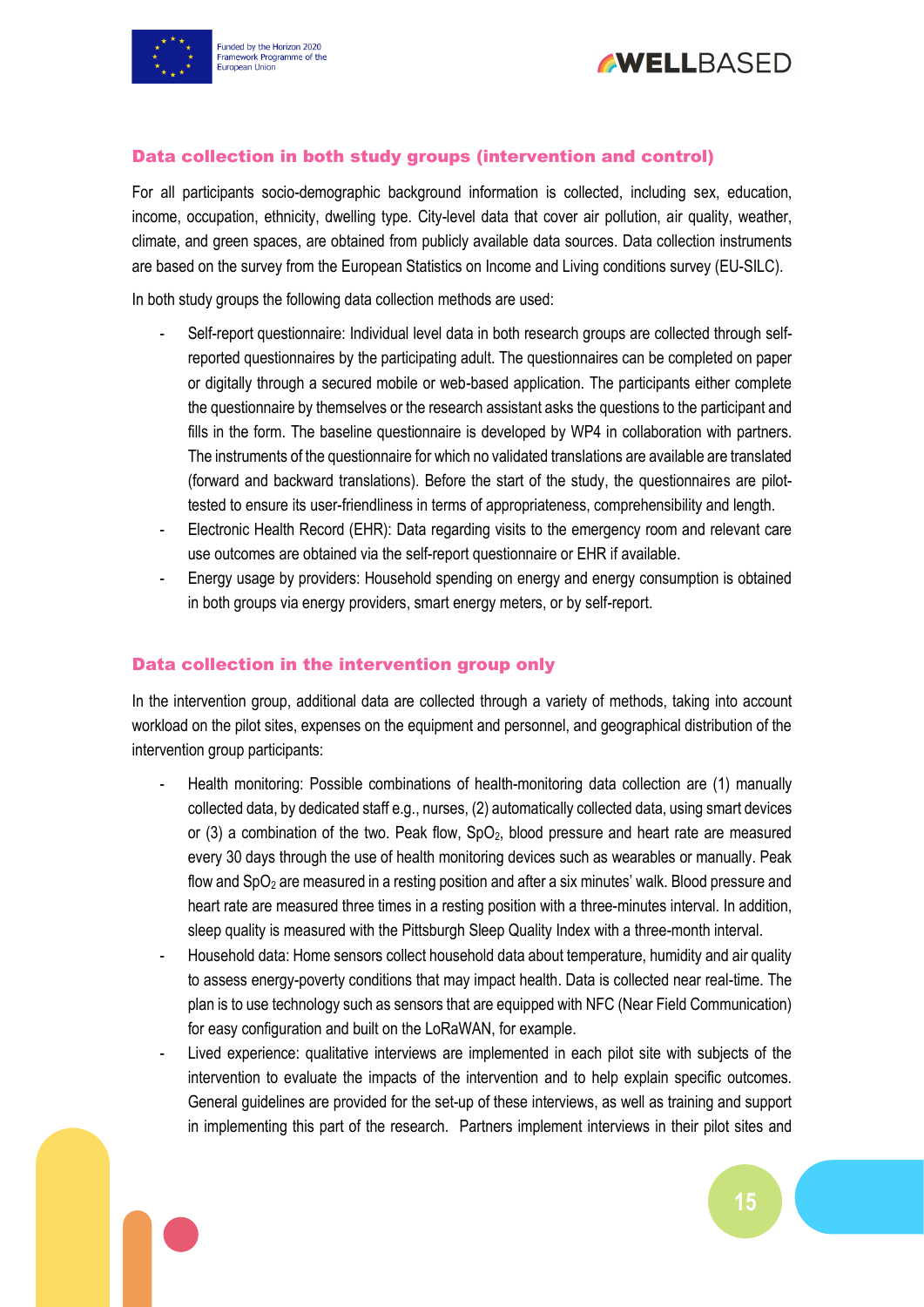



collect the qualitative data from the pilots' participants following the lived experience methodology. Pilot site partners also contribute to qualitative analysis, which is led by University of Leeds.

- Monitoring of implementation: in collaboration with task 3.2. data is collected on the implementation of activities in the intervention sites using registry data, observational data, pilot site visit data.

### <span id="page-15-0"></span>3.5.1 Outcomes

### Health, wellbeing and energy poverty

The effects of the WELLBASED programme with regard indicators of health, wellbeing, energy poverty indicators and energy-efficiency are evaluated. In table 3 and 4 below details are provided on the outcomes collected.

#### <span id="page-15-1"></span>**Table 3. Overview of health, well-being and energy-poverty data collected by self-reported questionnaires in the intervention and control group participants**

| Variable                                                      | Instrument/indicator                                                | Timing                                               |
|---------------------------------------------------------------|---------------------------------------------------------------------|------------------------------------------------------|
| Health and wellbeing                                          |                                                                     |                                                      |
| Self-perceived health                                         | <b>SF-12</b>                                                        | Baseline, 6 month-, 12 month-,<br>18 month follow-up |
| Health related quality of life<br>(HrQoL)                     | <b>SF-12</b>                                                        | Baseline, 6 month-, 12 month-,<br>18 month follow-up |
| Mental health and well-being<br>(anxiety, depression, stress) | <b>BSI-18</b>                                                       | Baseline, 6 month-, 12 month-,<br>18 month follow-up |
| Chronic conditions and physical<br>health                     | <b>ICHOM Overall Adult Health set and</b><br>via EHR (if available) | Baseline, 6 month-, 12 month-,<br>18 month follow-up |
| Frailty                                                       | SELFY-MPI-SF in older adults                                        | Baseline, 6 month-, 12 month-,<br>18 month follow-up |
| Loneliness                                                    | <b>UCLA 3-item Loneliness Scale</b>                                 | Baseline, 6 month-, 12 month-,<br>18 month follow-up |
| Control over Life and social<br>support                       | <b>Adult Social Care Outcomes Toolkit</b>                           | Baseline, 6 month-, 12 month-,<br>18 month follow-up |
| <b>Energy poverty</b>                                         |                                                                     |                                                      |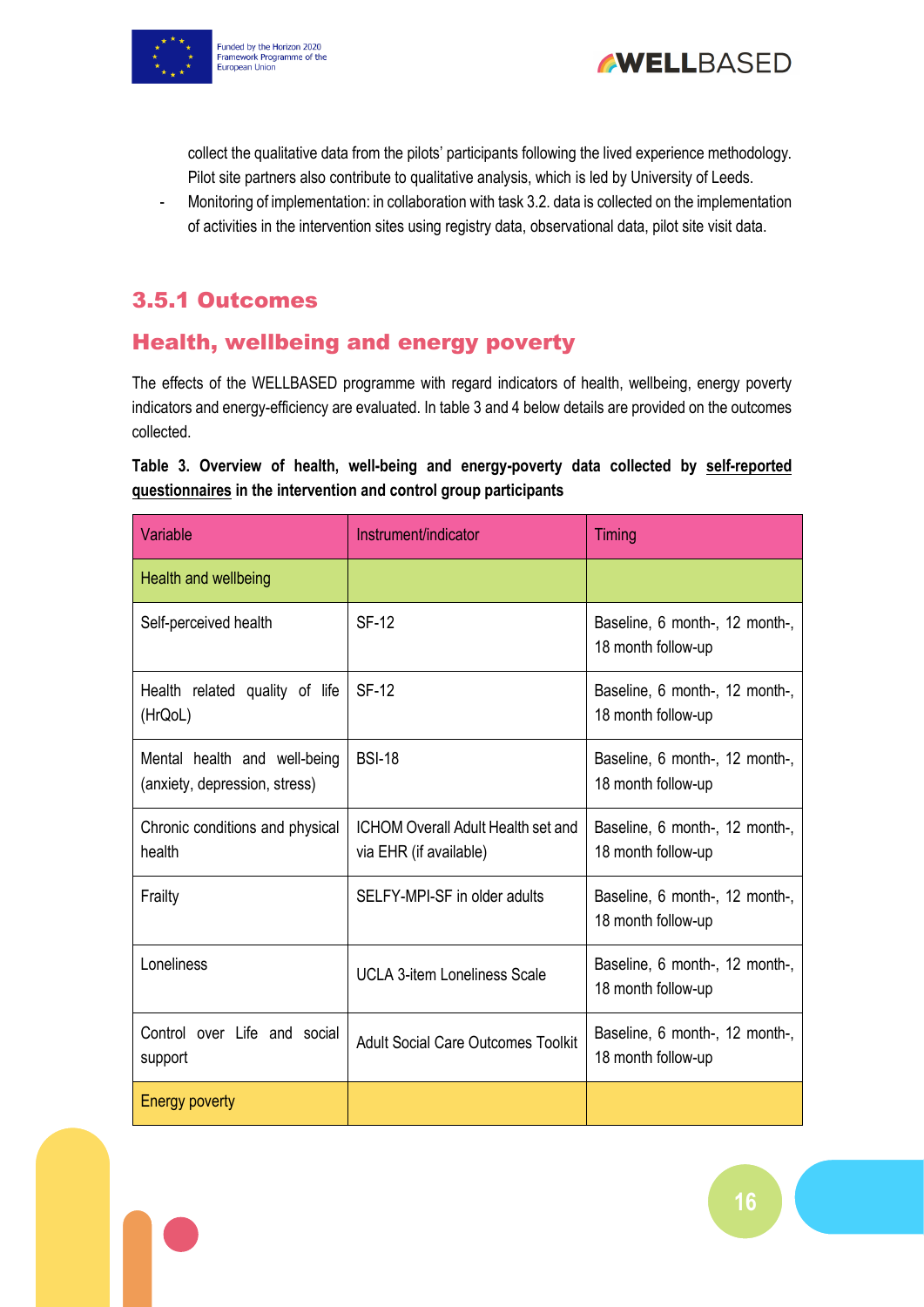



| poverty<br>assessment/<br>Energy<br>energy efficiency | European Statistics on Income and<br>Living conditions survey (EU-SILC)<br>Incl. income spent on energy | Baseline, 6 month-, 12 month-,<br>18 month follow-up                      |
|-------------------------------------------------------|---------------------------------------------------------------------------------------------------------|---------------------------------------------------------------------------|
| Subjective comfort in<br>households                   | European Statistics on Income and<br>Living conditions survey (EU-SILC)                                 | Baseline, 6 month-, 12 month-,<br>18 month follow-up                      |
| Energy behaviours                                     | Incl. motivation to adopt efficiency<br>measures, coping strategies. Self-<br>reported                  | Baseline, 6 month-, 12 month-,<br>18 month follow-up                      |
| Energy consumption                                    | Self-report and via energy provider<br>(if available)                                                   | Questionnaire at baseline, 6<br>month-, 12 month-, 18 month<br>follow-up. |

In the intervention group only the following health monitoring will take place (table 4).

<span id="page-16-0"></span>

| Variable                      | Instrument/indicator           | <b>Timing</b>           |
|-------------------------------|--------------------------------|-------------------------|
| Peak flow                     | Wearable/manually              | Monthly (every 30 days) |
| Sp0 <sub>2</sub>              | Wearable/manually              | Monthly (every 30 days) |
| Blood pressure and heart rate | Wearable/manually              | Monthly (every 30 days) |
| Sleep quality                 | Pittsburgh Sleep Quality Index | Every three months      |

### Household conditions

The following data presented in table 5 are collected in the intervention group only to evaluate impact on household conditions that relate to health, wellbeing and energy poverty.

#### <span id="page-16-1"></span>**Table 5. Overview of household condition data to be collected in the intervention group participants homes**

| Variable              | Instrument/indicator | <b>Timing</b>             |
|-----------------------|----------------------|---------------------------|
| Household temperature | Sensor               | Near real-time monitoring |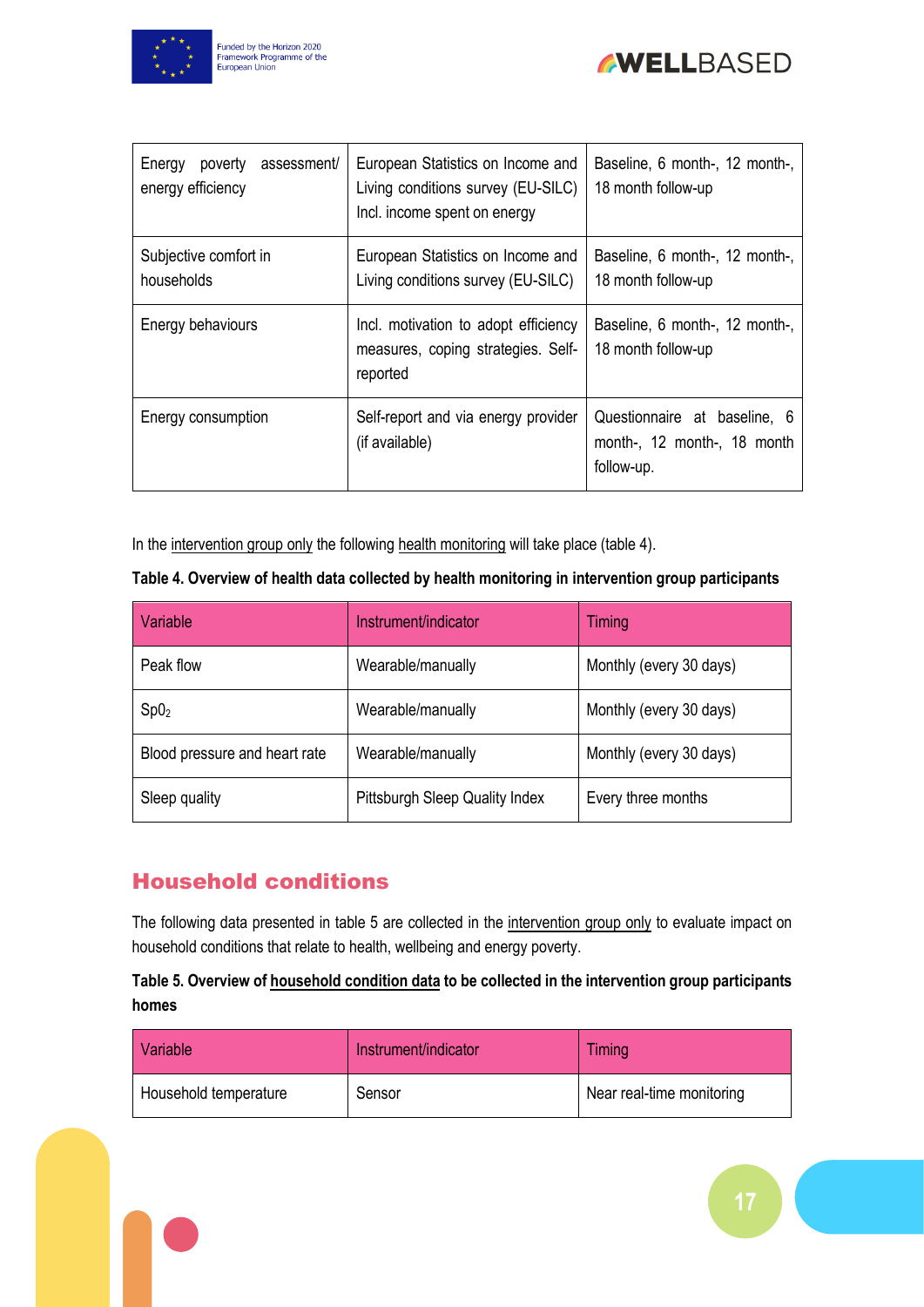



| Household humidity    | Sensor | Near real-time monitoring |  |  |  |
|-----------------------|--------|---------------------------|--|--|--|
| Household air quality | Sensor | Near real-time monitoring |  |  |  |

### **Costs**

Using available information on health care usage and HRQoL outcomes, data to estimate cost-effectiveness are collected. They are presented in table 6 below.

<span id="page-17-0"></span>

| Table 6. Overview of data collected with regard to cost-effectiveness |  |
|-----------------------------------------------------------------------|--|
|                                                                       |  |

| Variable                                 | Instrument/indicator                                                                                                                                                                                                                                                                                                                                                                                                                                                                                                                                                                                                          | Timing                                                                                                                                |
|------------------------------------------|-------------------------------------------------------------------------------------------------------------------------------------------------------------------------------------------------------------------------------------------------------------------------------------------------------------------------------------------------------------------------------------------------------------------------------------------------------------------------------------------------------------------------------------------------------------------------------------------------------------------------------|---------------------------------------------------------------------------------------------------------------------------------------|
| Health care use and health care<br>costs | • E.g. These include resource<br>consumption and unit costs for:<br>tests, drugs, personnel<br>time<br>(technical, physicians, nurses),<br>equipment, consumables, general<br>costs at the hospital, primary care<br>specialized<br>consultations,<br>and<br>emergency assistance, hospital<br>days in ward, intermediate care<br>unit or intensive care unit, research<br>visits and travel time for site visits<br>and work lost work hours.<br>• No. of visits to<br>doctors/physicians. No. of visits to<br>the emergency room.<br>No. times staying in a hospital.<br>No. of nights spent in hospital.<br>$\bullet$ SMRC | Questionnaire<br>baseline,<br>at<br>month 6, month 12, month 18<br>follow-up in combination with<br>local costs and EHR if available. |
| Energy consumption                       | Self-report on questionnaire and<br>information<br>from<br>the<br>energy<br>provider if available.                                                                                                                                                                                                                                                                                                                                                                                                                                                                                                                            | Questionnaire<br>baseline,<br>at<br>month 6, month 12, month 18<br>follow-up.                                                         |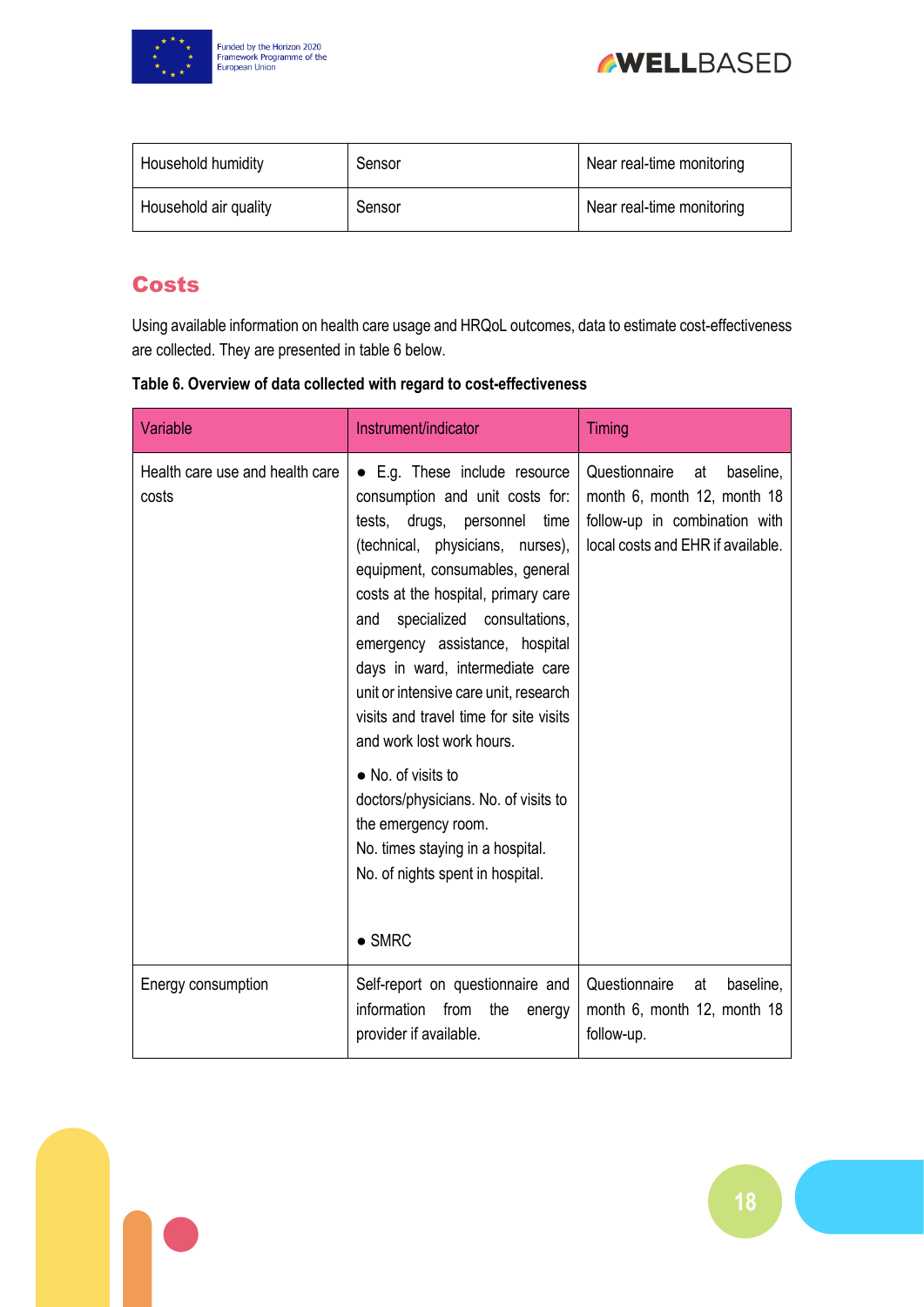



|                             |  |  | Quality of life to calculate   EQ-5D-5L | Questionnaire at            |  | baseline, |  |
|-----------------------------|--|--|-----------------------------------------|-----------------------------|--|-----------|--|
| quality-adjusted-life-years |  |  |                                         | month 6, month 12, month 18 |  |           |  |
| $\overline{QALYs}$          |  |  |                                         | follow-up.                  |  |           |  |
|                             |  |  |                                         |                             |  |           |  |

### Lived experience

During qualitative interviews households' feedback, impressions, comments on their experience and health impacts are gathered, as well as their understandings of why things worked well and badly. These insights provide explanatory findings for the project in general, also allow pilots to modify their activities after the baseline stage to better target those that are excluded, therefore providing key results using the realist evaluation approach. In the qualitative study the following information is collected (table 7).

<span id="page-18-1"></span>

| Table 7. Information to be collected in the interviews with intervention group participants |  |  |
|---------------------------------------------------------------------------------------------|--|--|
|---------------------------------------------------------------------------------------------|--|--|

| Variable                                                                                                                                                                                                                                                                      | <b>Instrument</b>      | Timing                                |
|-------------------------------------------------------------------------------------------------------------------------------------------------------------------------------------------------------------------------------------------------------------------------------|------------------------|---------------------------------------|
| <b>Interviews</b><br>people's<br>discuss<br>without<br>experiences of coping<br>the trade-offs<br>people<br>energy;<br>make; how interventions impact on<br>people's lives; how<br>people<br>experience different challenges<br>associated with energy poverty<br>and health. | Qualitative interviews | 3-6 months, 15-18 month follow-<br>up |

### <span id="page-18-0"></span>Implementation of activities

To evaluate the implementation of the WELLBASED programme, the RE-AIM framework is adopted.(14) Indicators such as reach (number and proportion of individuals willing to participate), adoption (number of intervention agents willing to initiate the intervention), implementation (percent of program delivery, adaptation and costs) and maintenance (long-term adaptation of the intervention) are assessed. Both qualitative and quantitative methods are applied to collect the relevant indicators in collaboration with WP3, task 3.2. This is summarised in table 8 below.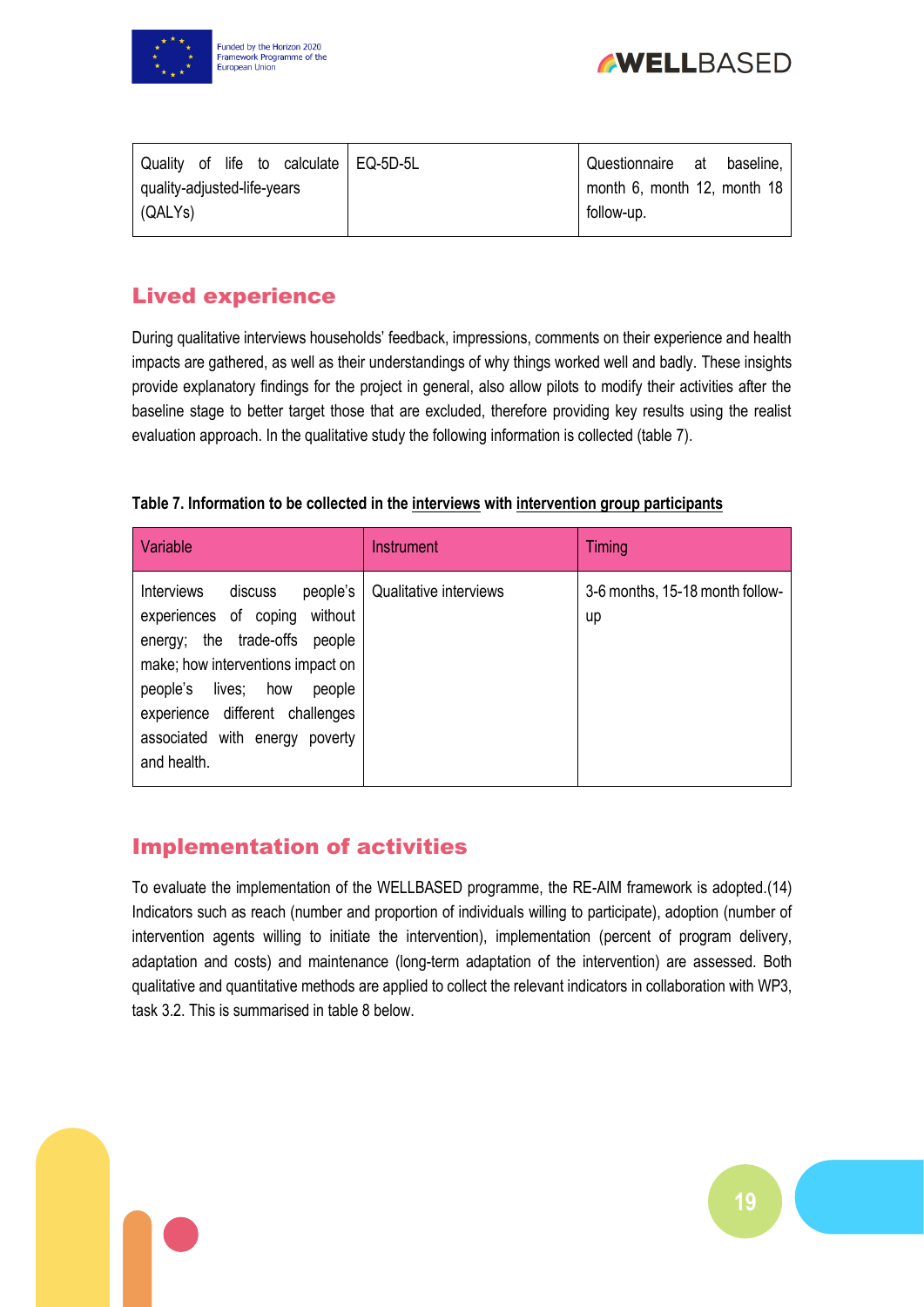



| Variable       | Instrument/indicator                                                                                                      | <b>Timing</b>                                                                                         |
|----------------|---------------------------------------------------------------------------------------------------------------------------|-------------------------------------------------------------------------------------------------------|
| Reach          | of participants<br>e.g. registry<br>to<br>activities,<br>response<br>to<br>questionnaire and activities in pilot<br>sites | Throughout<br>implementation,<br>pilot-site specific, using pilot site<br>visits, observational data. |
| Adoption       | of<br>trained<br>number<br>e.g.<br>professionals to perform activities                                                    | Throughout<br>implementation,<br>pilot-site specific, using pilot site<br>visits, observational data. |
| Implementation | of<br>activities<br>number<br>e.g.<br>implemented as planned, costs                                                       | Throughout<br>implementation,<br>pilot-site specific, using pilot site<br>visits, observational data. |
| Maintenance    | e.g. number of activities planned<br>after project end                                                                    | Throughout<br>implementation,<br>pilot-site specific, using pilot site<br>visits, observational data. |

#### <span id="page-19-2"></span>**Table 8. Overview of monitoring of implementation of activities**

### <span id="page-19-0"></span>3.6 Data management

To perform the evaluation, data collected is combined from resources and pilot sites. Analyses are performed by Erasmus MC in collaboration with WP4 partners. Details on the data management in described in Deliverable 7.4. A dedicated data platform is developed for data collection and data analyses.

### <span id="page-19-1"></span>3.6.1 Data analysis

#### Impact on health, wellbeing and energy-poverty

Participant socio-demographic characteristics and health outcomes will be evaluated at baseline between the intervention and control group in the total study population and in each pilot site separately by means of chi-square tests for categorical variables and one-way ANOVA for continuous variables. These analyses provide insight in the comparability of the participants in both conditions and whether statistical correction for certain characteristics in the analyses is needed.

Main effects at follow-up are evaluated for the total study population, as per "intention to treat", using a multilevel modelling approach. Clustering effects at study site-level are taken into account. Multilevel linear regression analyses are conducted for continuous outcome variables with group (intervention or control) as independent variable. Multilevel logistic regressions are performed for dichotomous outcome variables. We correct effect estimates of multilevel analyses for covariates, based on literature (Metzelthin et al., 2013);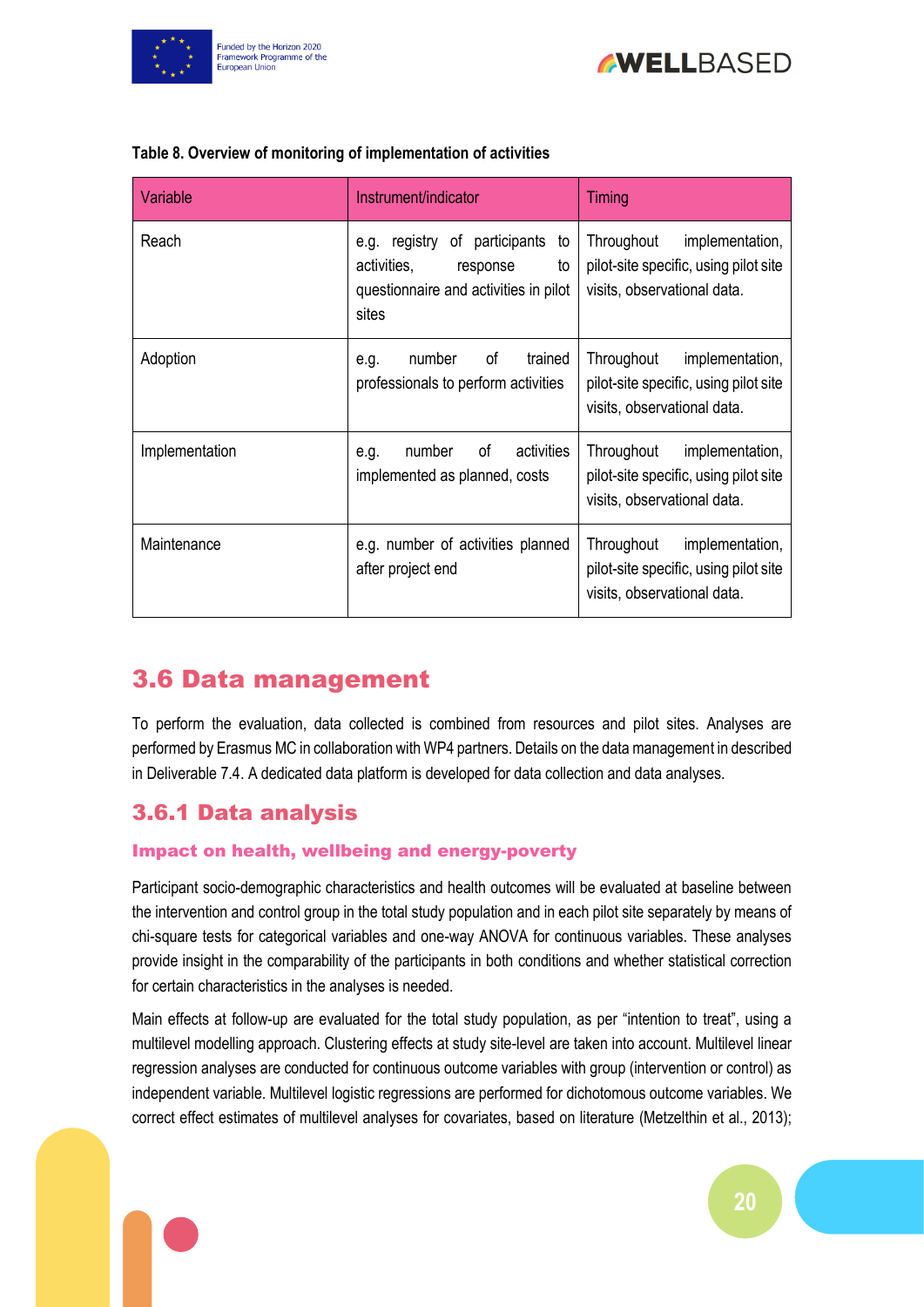



age, sex, living situation, education level and the baseline status of the outcome variable. We assess interactions between intervention condition and study site, gender, age and education level in the association between intervention condition and all outcomes (Franse et al., 2017). Also, season and city level conditions may be corrected for if deemed necessary. We consider a P-value of 0.05 or lower to be statistically significant. The main intervention effects, for example health-related quality of life, are evaluated using comparable analyses stratified per pilot site. Interactions between intervention condition and study site, gender, age and education level are also assessed.

Data from additional resources (i.e., health monitoring, household conditions) is analysed to study intervention impact in the intervention group only quantitatively. This depends on valid data, number of participants and available follow-up data

A per protocol analysis is performed, evaluating the impact on specific participant groups. To do so, we also combine information from the monitoring of implementation of activities. For example, participants who received a higher dose of the intervention compared to the control group participants. To estimate dose we may use the number of activities performed in a pilot site. If available, follow-up monitoring, is used to develop a variable that assesses dose delivered (e.g. exposure to different socio-ecological model level activities). Specific per protocol analyses may be defined during the project in collaboration with pilot sites and partners.

Machine learning analyses implemented by INCLIVA enable the generation of complex multidimensional models to predict and estimate the effects on health and wellbeing of different interventions and policies at urban level linked with energy poverty.

#### Cost-effectiveness

For economic assessment, a preliminary cost-effectiveness method is used. This is the most appropriate method in a community-based trial with a health promotion objective, as the assessment of health care use in the study largely depends on participant-reported outcomes. With regard to cost-effectiveness an integrated complementary approach is used to analyse outcomes. Firstly, the data analysis estimates the impact of the interventions in the different pilots in terms of energy efficiency and energy savings and costs (coordinated by ASIDEES). Secondly, the economic impact of the improvement of the health conditions is calculated for the different pilots (led by EMC). Finally, a cost-effectiveness estimation from the data obtained in the pilots is carried out, using MAFEIP methodology (performed by KVC), to estimate the impact of the intervention compared to current care through a) collecting the evidence of the effectiveness of the interventions; b) health economics modelling based on Markow model. In addition, all relevant costs and consequences for the interventions (utility gains, e.g. QoL) and their comparators are collected and associated to the interventions. Particularly, on the cost side, data on direct and indirect healthcare costs are considered.

#### Lived experience

The qualitative data collection from the interviews (i.e. lived experience) are analysed using NVivo with an emphasis on explaining why different households experience the intervention differently, including why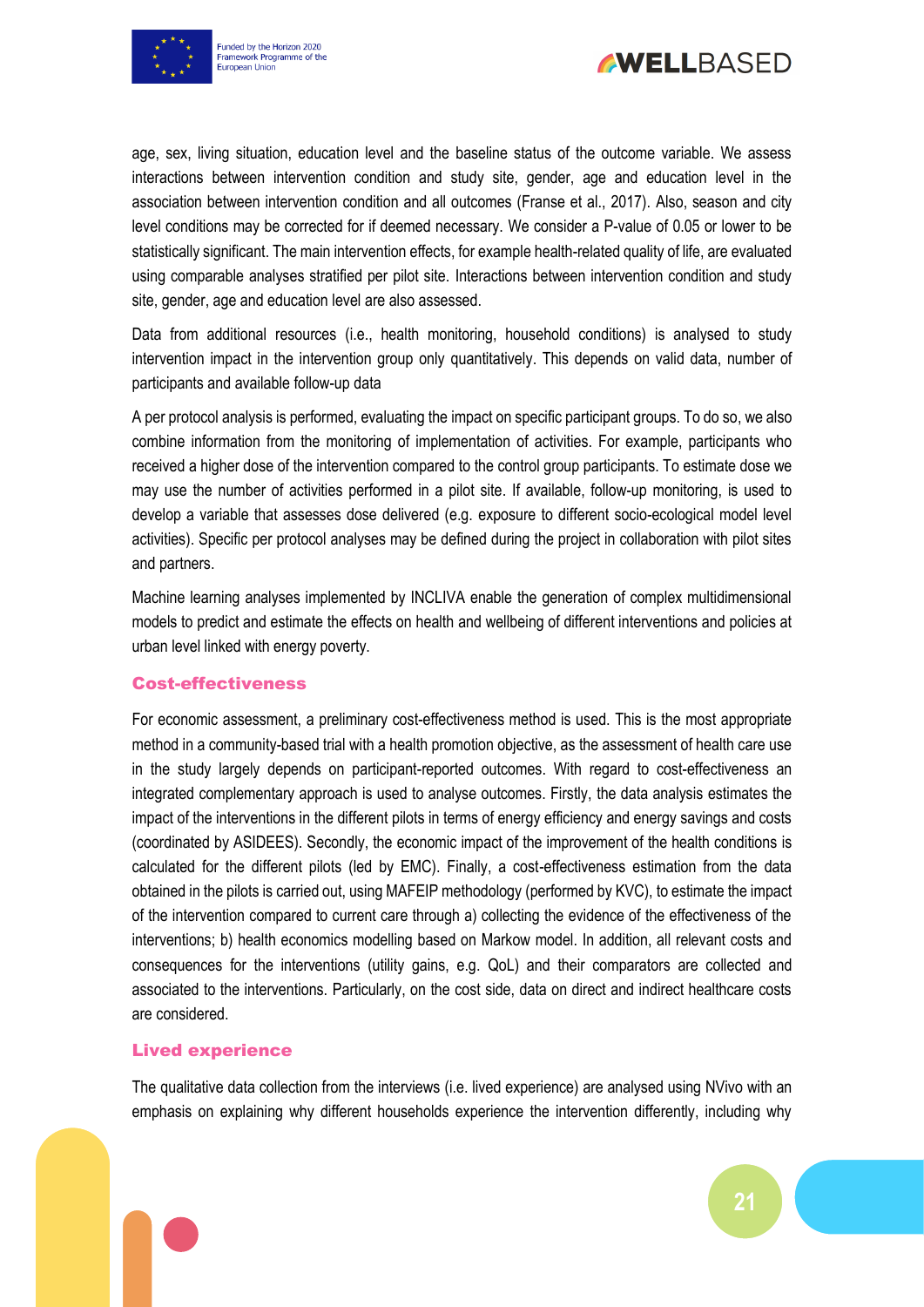



different health and energy poverty outcomes were recorded. Analysis takes place across data from the six different pilot cities, in both a case-based and integrated manner. Some findings are unique to cities, others are generalizable across the whole sample.

#### Implementation of activities

In collaboration with WP3 monitoring of implementation of activities takes places and relevant data is collected. This includes qualitative data, registration data, and pilot site visit data. Data are combined to gain insight in the implementation of activities. Scores are presented as means (standard deviations) and range, or percentages. Quantitative data also provide insight in the dose delivered, which is also used in the summative evaluation (see above).

Descriptive statistics are used to present quantitative insight in the reach, adoption and feasibility of the WELLBASED program, the attention/retention rates and the specific activities. For example, participation rate by evaluating the number of people being offered an activity, the number of people taking part in the first meeting, and the number of people attending all meetings. Usability and acceptability are also evaluated as part of the qualitative assessments described above.

#### <span id="page-21-0"></span>3.6.2. Data management

In order to collect the data from the pilot sites, a specific WELLBASED platform is created. The platform consists of a database constructed ad hoc for the project with defined fields for each variable and a manual to describe the characteristics, particularities and specific descriptors to insert data that could not be automatically nurtured. Data from the installed environmental sensor(s) are sent to a data cloud. For analysis purposes, data from the WELLBASED platform and data from the clouds belonging to the devices are merged in a separate, suitable data platform. Thus, data are collected in a systematised, integrated and harmonised way, and it is deployed pseudo anonymised at a regular basis, adequately stored and protected in a specific server by INCLIVA through secure channels. Standards for security are established. Once data have been analysed, the resulting data (anonymised and aggregated) may then transferred to and/or shared in other medical repositories or open-data platforms.

Data management is further described in D7.4. All data are stored and analysed for research purposes using pseudo-anonymised coding and following the guidelines set in the GDPR and by national laws.

### <span id="page-21-1"></span>3.6.3 Data integration

Analysis, conclusions and recommendations drawn from this breadth of data are rooted in both the realist approach and the social ecological model. This enables insights into the impacts of particular interventions on different people, as well as the comparison of interventions across nations. This is done by cross-linking data from different sources and different methodologies.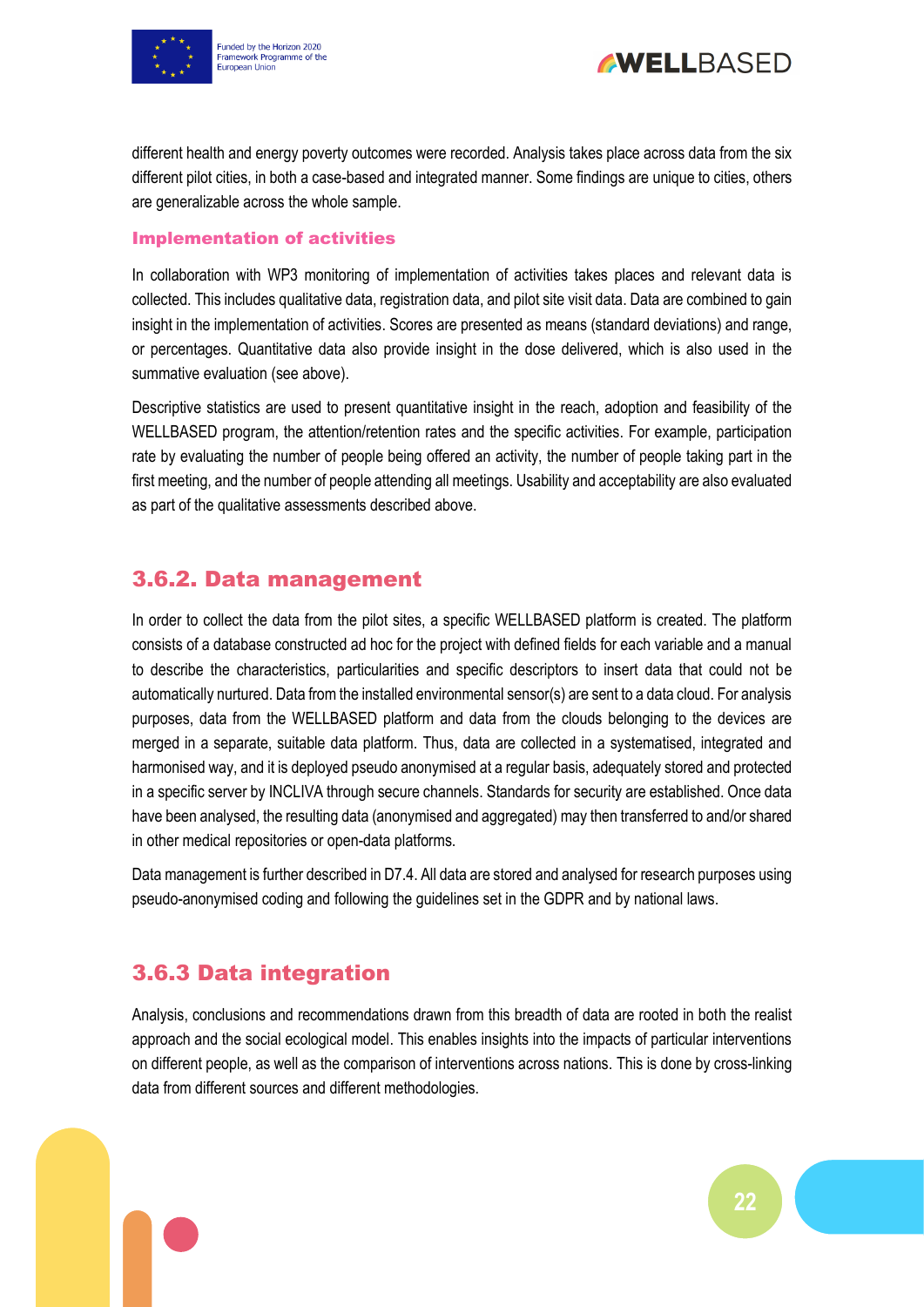



## <span id="page-22-0"></span>3.7 Dissemination

Work Package 4 closely collaborates with the other WP's and partners in order to integrate learnings from the evaluation study in the WELLBASED implementation and to support future implementation. The communication and dissemination strategy and the exploitation, innovation and business models are developed in WP6. As part of the communication strategy, scientific project results are disseminated through publications in scientific peer-reviewed journals and conferences. In addition, social media and the website (WELLBASED – [Public Health and Energy Poverty](https://wellbased.eu/) ) provide a platform to further disseminate key findings of our project to all stakeholders. The publication of results, and the application of the FAIR principles (Findable, Accessible, Interoperable and Reusable) to the data set obtained in any case guarantee the anonymisation and non-identifiability of the research subjects.

An External Advisory Board is created consisting of a group of experts and representatives of stakeholders with complementary profiles and consolidated expertise. The Advisory Board provides critical suggestions and comments throughout the project and is consulted on regular basis with regard to the evaluation study.

# <span id="page-22-1"></span>4.Findings and conclusions

In this deliverable an overview of the evaluation framework in the WELLBASED project is provided. The evaluation study feeds the WELLBASED project and works interactively with the other partners throughout the project in order to integrate learnings and support future implementation of the program. This document describes the methodology, data collection, and analyses methods that are applied. A combination of methods, resources and analyses is used to perform the evaluation study. The evaluation study enables to build an evidence base about the effects of energy poverty in health through the complex interactions between chronic diseases, socio-economic and socio-cultural diversity and the impact of the physical environment in respiratory diseases, cardiovascular diseases and mental disorders, to mention some.

One of the advantages of a realist evaluation approach is that policy and practice recommendations are precise and nuanced according to the findings. It also allows to compare findings across nations, to recognise any regularities of outcomes across nations, and to understand patterns in the way that people's context impacts on their ability to benefit from interventions. This is a key way in which findings from the six pilot cities will be useful for stakeholders in a broader urban context in the European Union: unpicking why things work or fail for particular people in particular contexts allows policy-makers and practitioners to find parallels from our findings in their own urban contexts.

The study set-up also has some limitations. In particular, participation of vulnerable people living in energy poverty may be challenging. The recruitment strategy seeks to involve societal partners that hold a trusting relationship with the target group. This has been shown to be an effective strategy in engaging hard-toreach populations in health research.(15, 16) Furthermore, using the questionnaire we aim to capture the most important confounding variables to control for differences between participants in the intervention and control condition; however it remains possible that study results are subject to confounding.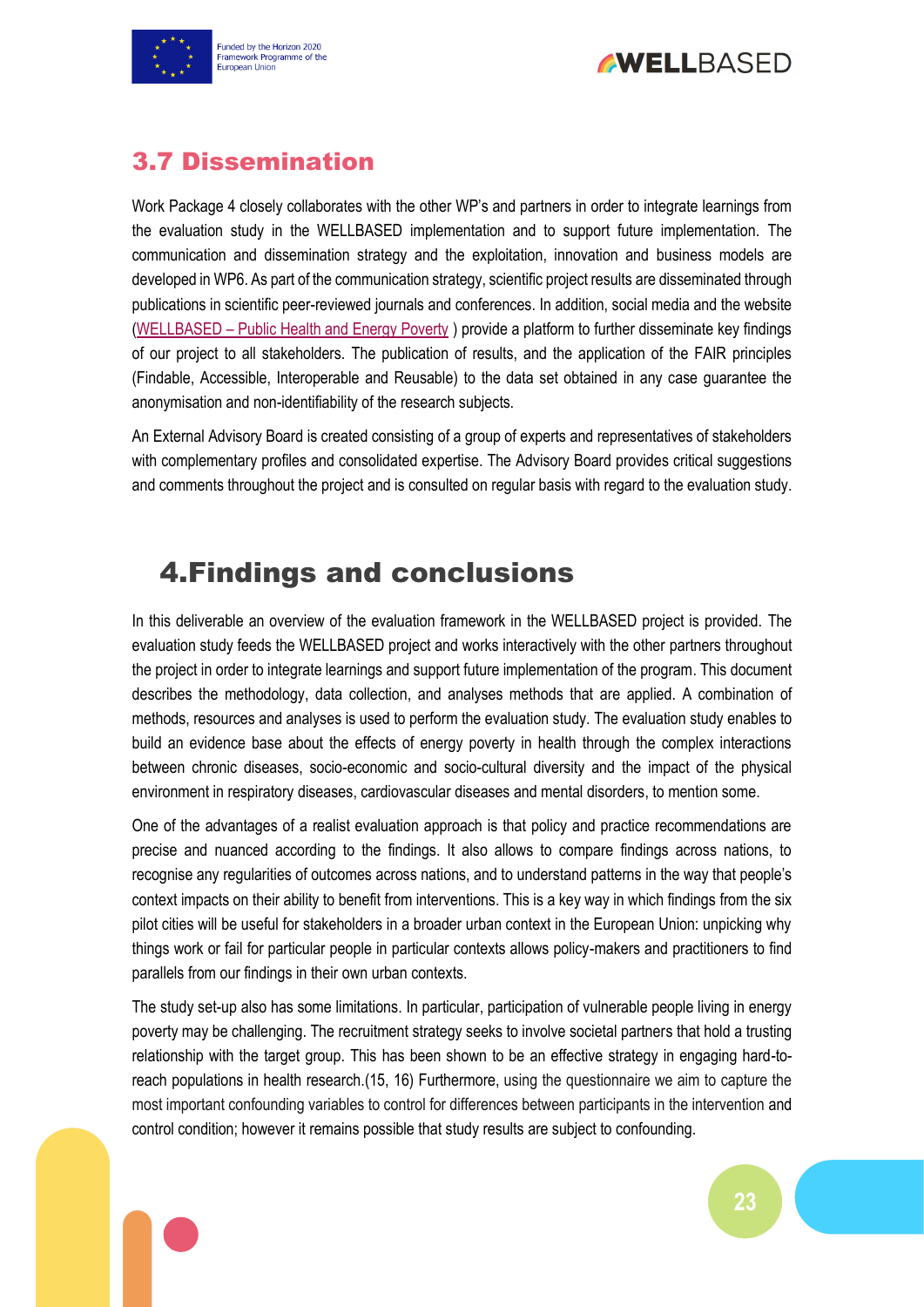



In summary, the results of the evaluation study provide evidence on the benefits of a comprehensive urban programme to tackle energy poverty and its effects on health and wellbeing across Europe. Hence, this study can contribute to EU-wide replicable solutions for policymakers and city practitioners to alleviate energy poverty and improve health and wellbeing of vulnerable people.

# <span id="page-23-0"></span>5.References

1. Time to eradicate energy poverty in Europe [press release]. Energy efficiency, market and technology, 27/06/2019 2019.

2. Mohan G. The impact of household energy poverty on the mental health of parents of young children. Journal of public health (Oxford, England). 2021.

3. Kose T. Energy poverty and health: the Turkish case. Energy Sources, Part B: Economics, Planning, and Policy. 2019;14(5):201-13.

4. Lacroix E, Chaton C. Fuel poverty as a major determinant of perceived health: the case of France. Public Health. 2015;129(5):517-24.

5. Oliveras L, Artazcoz L, Borrell C, Palència L, López MJ, Gotsens M, et al. The association of energy poverty with health, health care utilisation and medication use in southern Europe. SSM Popul Health. 2020;12:100665-.

6. Snell C, Bevan M, Thomson H. Justice, fuel poverty and disabled people in England. Energy Research & Social Science. 2015;10:123-32.

7. Thomson H, Snell C, Bouzarovski S. Health, Well-Being and Energy Poverty in Europe: A Comparative Study of 32 European Countries. Int J Environ Res Public Health. 2017;14(6).

8. Živčić L. URBACT [Internet]2017. Available from: [https://www.blog.urbact.eu/2017/04/how](https://www.blog.urbact.eu/2017/04/how-fighting-energy-poverty-helps-reduce-social-and-spatial-exclusion-in-cities/)[fighting-energy-poverty-helps-reduce-social-and-spatial-exclusion-in-cities/.](https://www.blog.urbact.eu/2017/04/how-fighting-energy-poverty-helps-reduce-social-and-spatial-exclusion-in-cities/)

9. Oudin Åström D, Schifano P, Asta F, Lallo A, Michelozzi P, Rocklöv J, et al. The effect of heat waves on mortality in susceptible groups: a cohort study of a mediterranean and a northern European City. Environ Health. 2015;14:30.

10. Graham H. Social Determinants and Their Unequal Distribution: Clarifying Policy Understandings. The Milbank Quarterly. 2004;82(1):101-24.

11. Dalgard OS, Claussen B, McCubbin M. Social inequalities, powerlessness and somatic health in a welfare state. 2009. p. 81-95.

12. Whitehead M. A typology of actions to tackle social inequalities in health. J Epidemiol Community Health. 2007;61(6):473-8.

13. Dahlgren G, Whitehead M. Policies and strategies to promote social equity in health. Background document to WHO - Strategy paper for Europe. Institute for Futures Studies; 1991.

14. Glasgow RE, Estabrooks PE. Pragmatic Applications of RE-AIM for Health Care Initiatives in Community and Clinical Settings. Prev Chronic Dis. 2018;15:E02-E.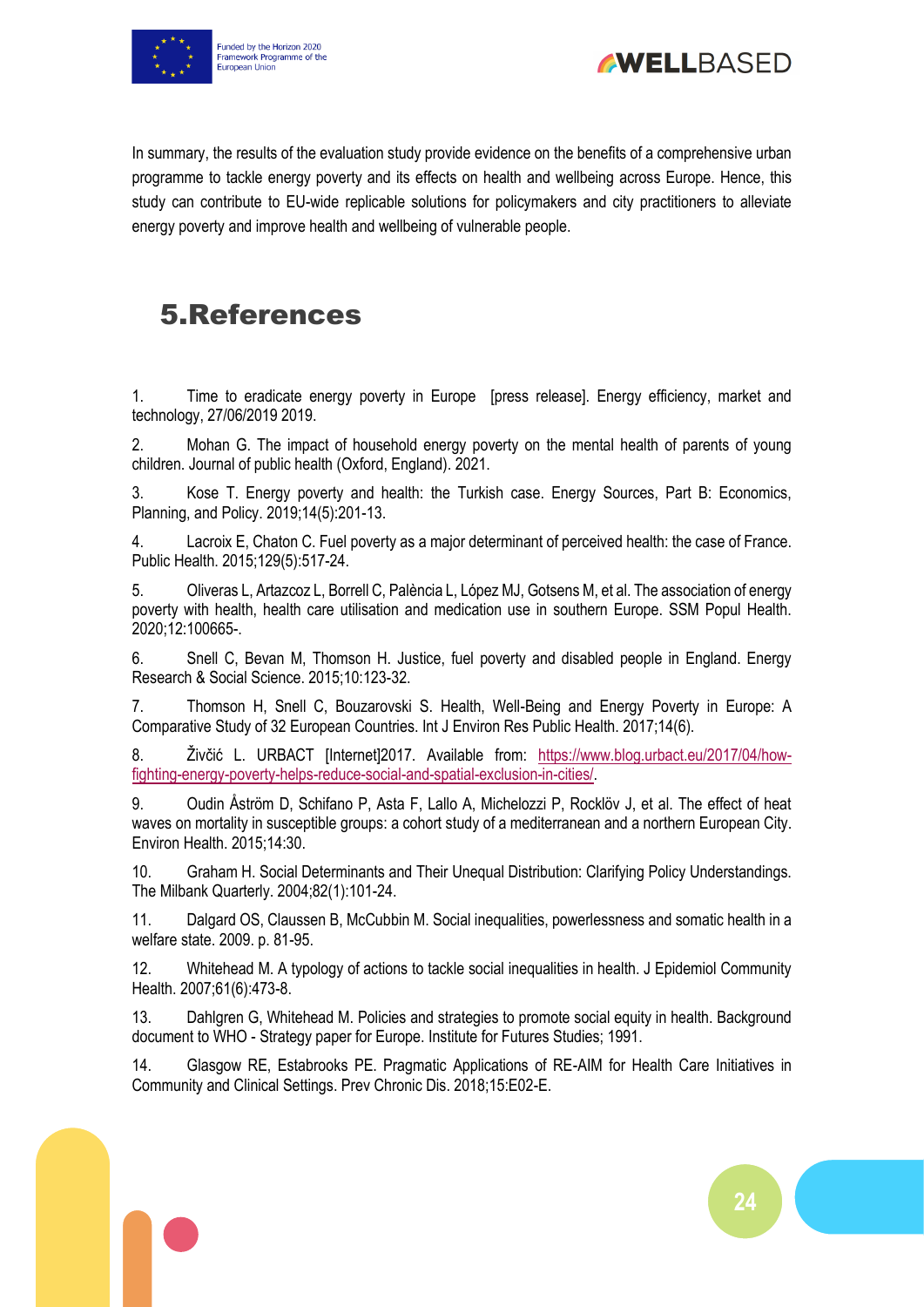



15. Acha BV, Ferrandis ED, Ferri Sanz M, García MF. Engaging People and Co-Producing Research with Persons and Communities to Foster Person-Centred Care: A Meta-Synthesis. International Journal of Environmental Research and Public Health. 2021;18(23).

16. Harkness AR. Engaging Vulnerable Populations in Health Impact Assessment. 2013.